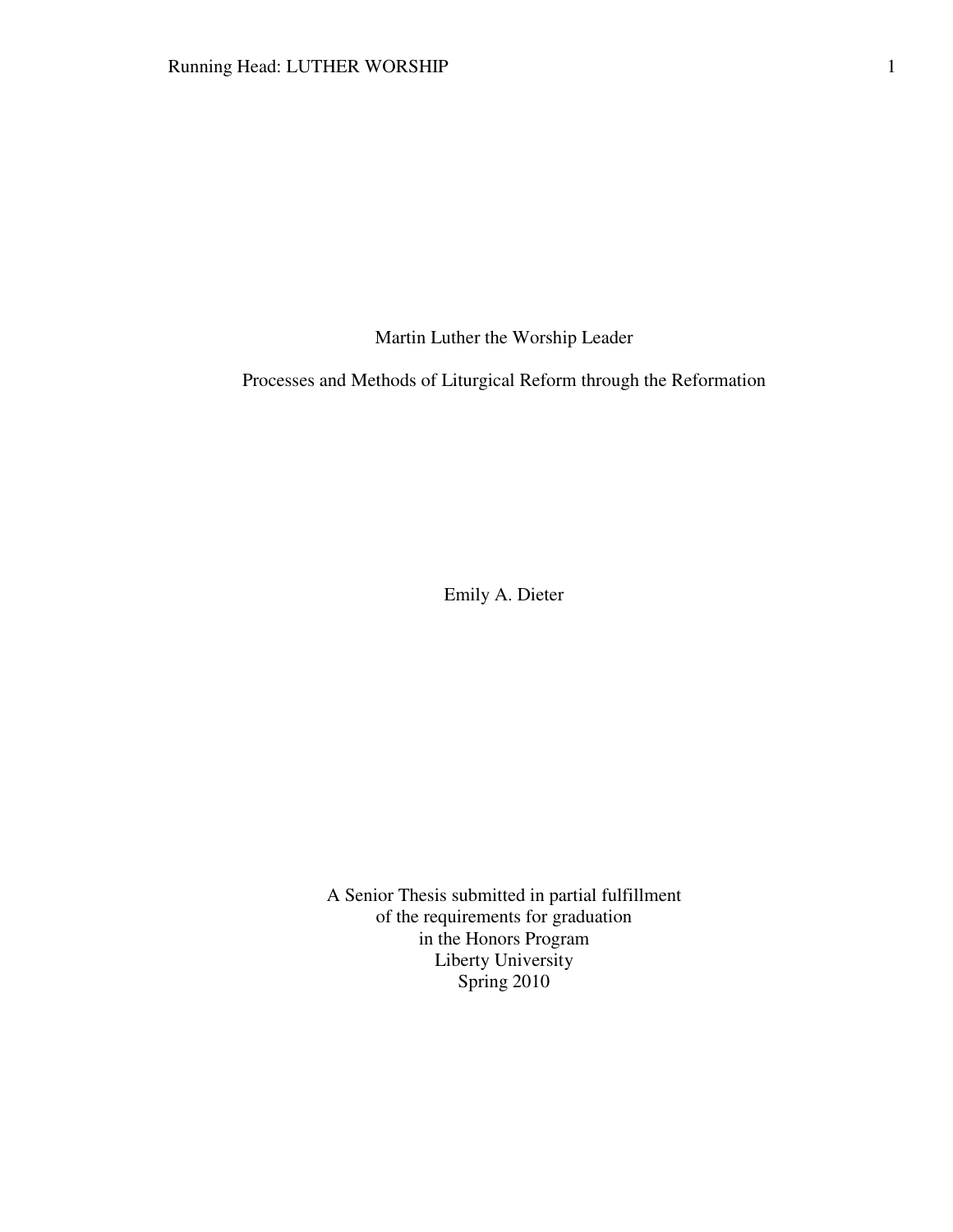Acceptance of Senior Honors Thesis

This Senior Honors Thesis is accepted in partial fulfillment of the requirements for graduation from the Honors Program of Liberty University.

> Joseph Crider, D.A. Thesis Chair

\_\_\_\_\_\_\_\_\_\_\_\_\_\_\_\_\_\_\_\_\_\_\_\_\_\_\_\_\_\_

David A. Croteau, Ph.D. Committee Member

\_\_\_\_\_\_\_\_\_\_\_\_\_\_\_\_\_\_\_\_\_\_\_\_\_\_\_\_\_\_

David M. Hahn, M.M. Committee Member

\_\_\_\_\_\_\_\_\_\_\_\_\_\_\_\_\_\_\_\_\_\_\_\_\_\_\_\_\_\_

Brenda Ayres, Ph.D. Honors Director

\_\_\_\_\_\_\_\_\_\_\_\_\_\_\_\_\_\_\_\_\_\_\_\_\_\_\_\_\_\_

\_\_\_\_\_\_\_\_\_\_\_\_\_\_\_\_\_\_\_\_\_\_\_\_\_\_\_\_\_\_ Date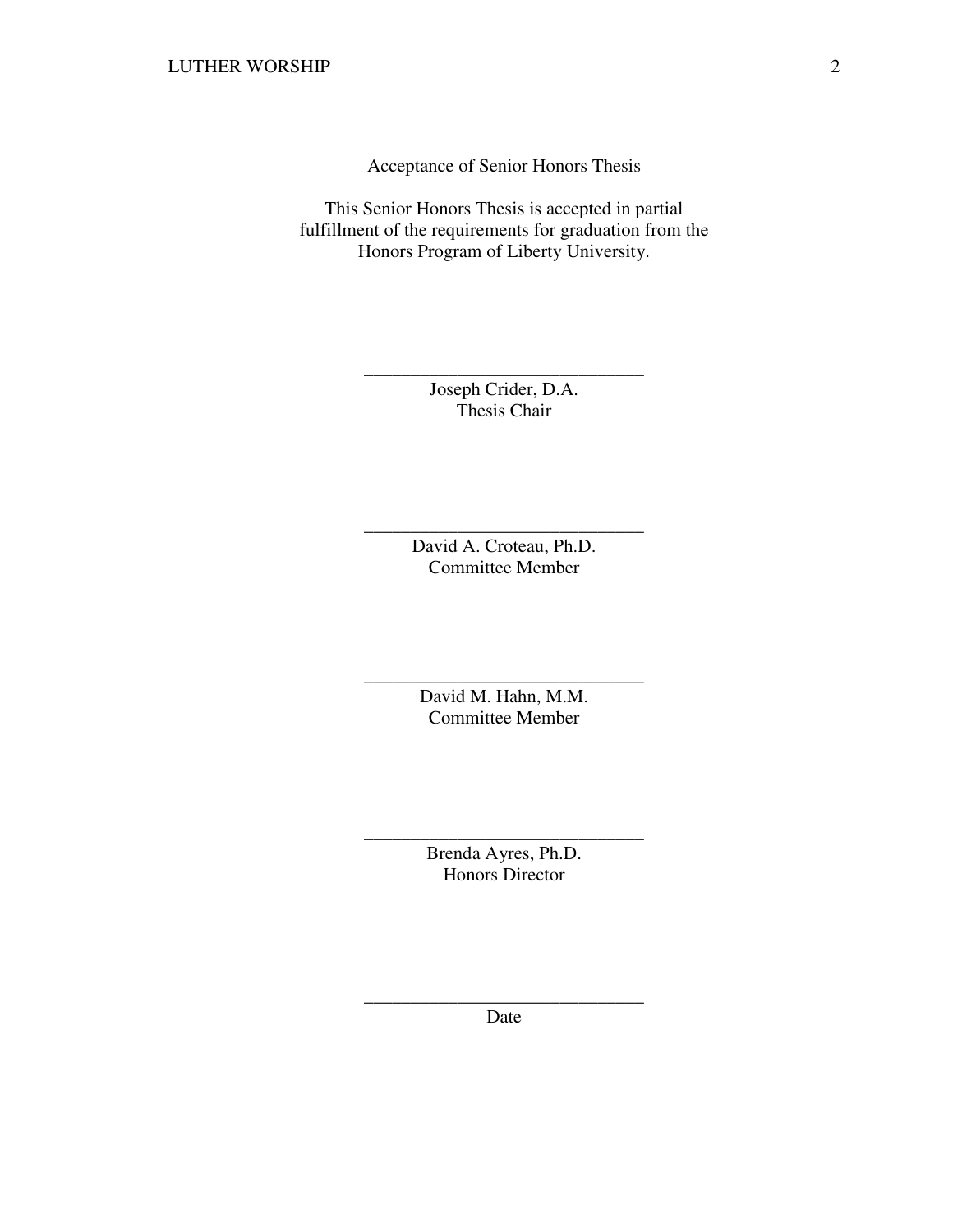## **Abstract**

During the Reformation, Martin Luther led the movement to bring a new, biblical focus into congregational worship. The means by which Luther ushered this new focus into the church service was the introduction of his own liturgies and with reforms of liturgies that were currently being used by the Roman Catholic Church. In this liturgical reform, there are several observable principles by which Luther operated. First, Luther operated with caution, attempting to keep the changes respectful and gradual. Second, the changes were based primarily on what he believed the teachings of Scripture dictated, and he was purposeful in making sure that peace among the brethren was sought by all, even when opinions in practice conflicted. Third, Luther was purposeful in making the Word of God available to the common man, when before it had only been available to the clergy. Fourth, Luther sought to make the Word of God central to the worship service, hoping to eliminate all extraneous and erroneous practices in the process. Fifth, Luther took steps to return to the worship service the practice of congregational song.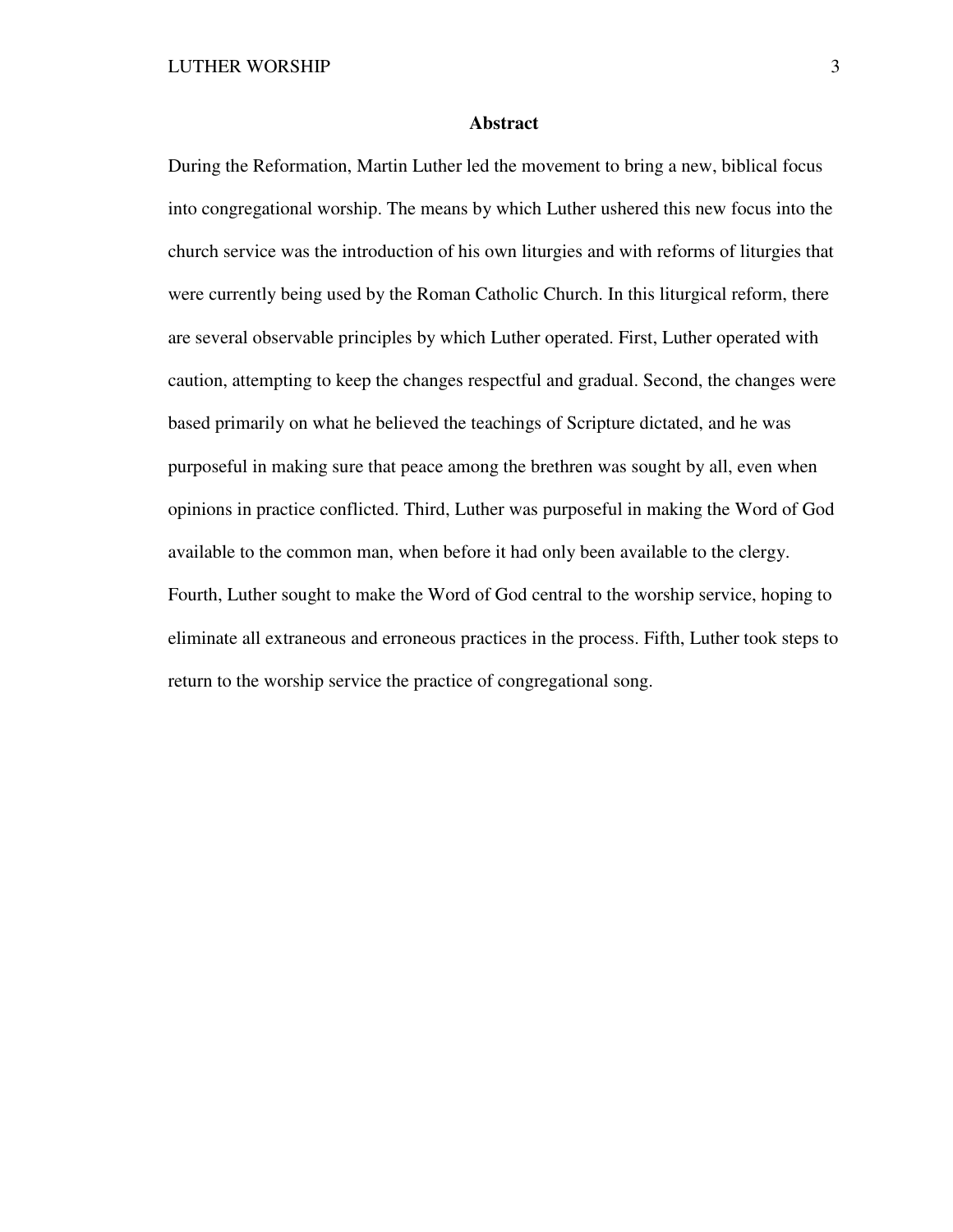$\overline{a}$ 

## **The Liturgies of Martin Luther: Worship Leader of the Reformation**

Martin Luther is known for his role as a leader and pioneer of practical church reform during the Reformation. Although Luther himself contributed many religious writings to the world, he believed that only the Bible itself could create a true change of heart within the people he was trying to reach. To this effect, he said, "Enough has been written in books, yes; but it has not been driven home to the hearts."<sup>1</sup> From this statement as well as much of his writings in general, it is apparent that Luther operated according to the belief that in order for true reform to occur within the Roman Catholic Church (RCC), reform first had to occur within the hearts of the people. Luther's writings during the Reformation revolve around the ideology of inner transformation, and this ideology is most clearly reflected in his liturgical works.

Many factors influenced and motivated Luther as he penned these liturgies, which were some of the most significant evangelical documents of his time. In the broader framework of history and the movement of culture, nothing of Luther's theology can be understood outside of the context of the Reformation. Leading up to this great movement, Luther discovered many problems with the RCC and he developed a long list of grievances that needed to be addressed. But, even as he came to grips with the reality of these problems, Luther demonstrated wisdom in the steps that he took to bring about change. As Luther blazed a new trail for congregational worship during the Reformation,

<sup>1.</sup> Martin Luther, "The German Mass and Order of Service," rev. ed., trans. Paul Strodach. *Luther's Works* 53 (n.p.: 1523): 67. From this point on, the source "Luther's Works" will be referred to as "LW."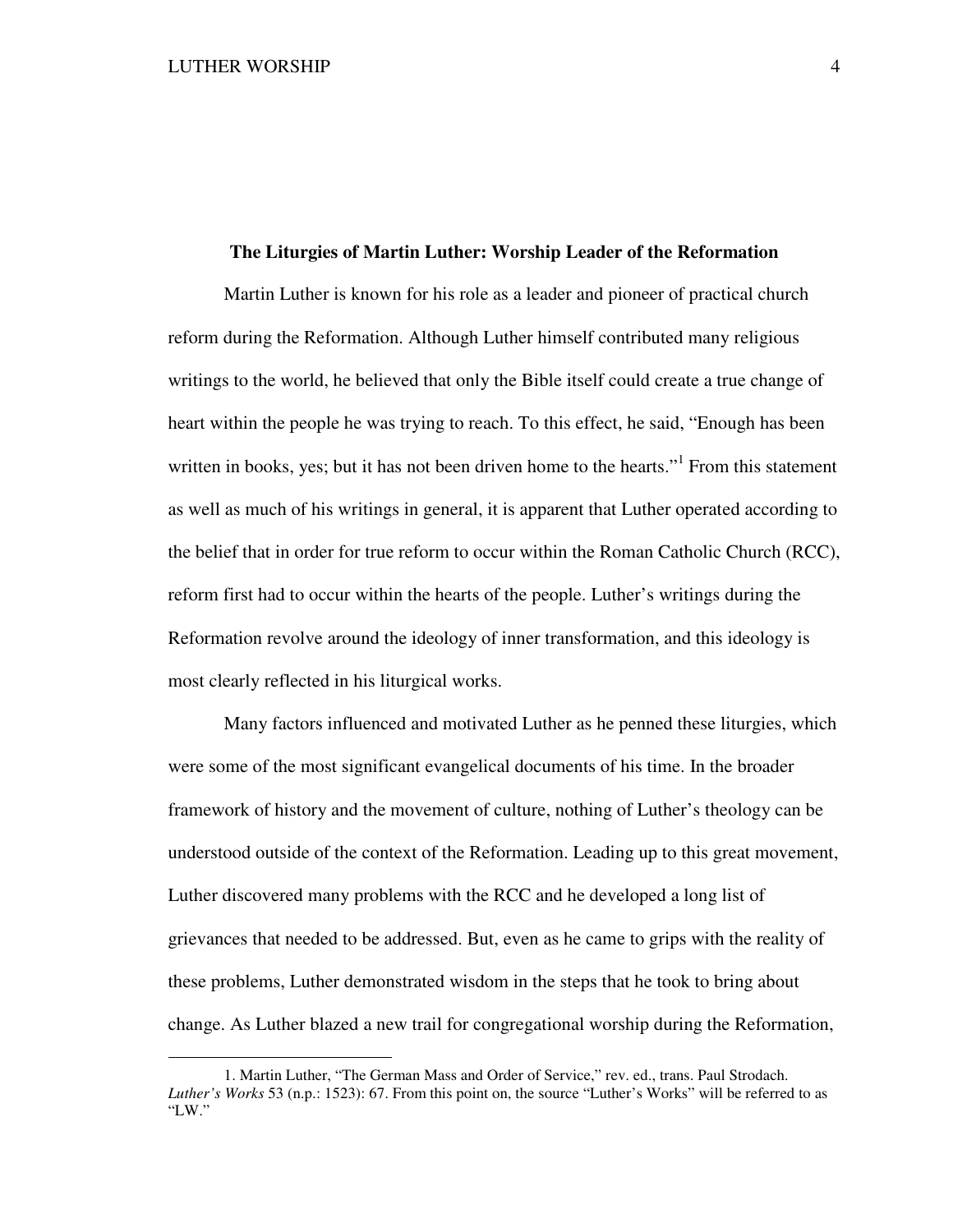there were five primary goals that he kept in focus: (1) Keeping the transition from RCC tradition respectful and gradual, (2) Reforming the sacraments based primarily on the teachings of Scripture and for the edification of the brethren, (3) Making the Word of God available to the common man, (4) Making the Word of God central to the worship service, and (5) Implementing congregational song into the worship service.

# **Respecting Church Tradition**

The grievances that Martin Luther held against the RCC were justifiable. Prior to the Reformation, elitism and corruption within the RCC hierarchy had essentially produced a *superstitious* congregation rather than one driven by faith. Furthermore, the sacraments had become so bogged down with external requirements that the people had begun to operate according to a works-based theology.

**Building on the Church's foundation.** Basic knowledge of Luther's reactions to these atrocities might cause the casual student to regard Luther as a figure of rebellion. Certainly, his voice was one of innovation and change when butted up against the stagnant RCC. However, Luther did not regard himself in this way at all— nor was it his motivation to stir up any inklings of dissension. For Luther, this would have been counter-productive. Modern worship leaders who desire to see change happen in their churches today may observe Luther's approach to reform and perceive his conservative methodology as either inherently praiseworthy (for the preservationists at heart) or inherently deplorable (for the developmental at heart). With these quick judgments, however, they neglect to take into consideration the historical context in which Luther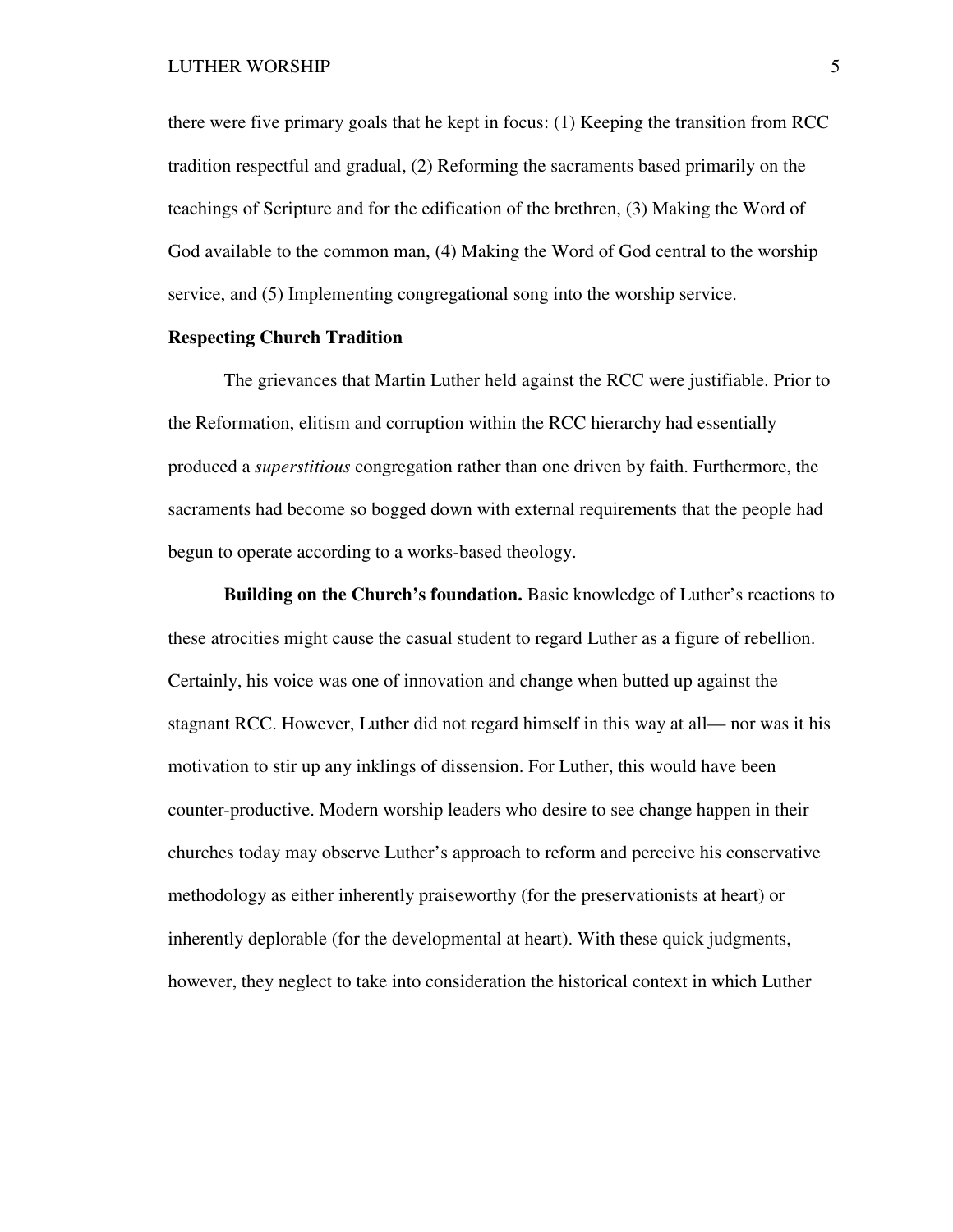was operating. The oldness or newness of a form of worship simply was not something that Luther was concerned with. $2<sup>2</sup>$ 

As much as possible, Luther wanted to remain faithful to the orders of the RCC, only making the necessary changes that Scripture required. His reasoning for this methodology was the idea that new forms of worship must maintain some continuity with the "Church of the past."<sup>3</sup> In fact, a great amount of his reforms were built on previouslyexisting RCC traditions.<sup>4</sup> For example, in Luther's *Order of Baptism*, the structure of the service was based on the traditional RCC order, with only a few minor changes.<sup>5</sup>

Another purpose of Luther's conservative approach to liturgical reform was promoting unity among the people. For, in anticipating extreme reactions among the people to these reforms, Luther had referred to himself as both "hesitant and fearful."<sup>6</sup> One area in which this timidity is largely apparent is the *structure* of Luther's liturgies. Most of them do not attempt to present any kind of technical order of worship—the kind that is used commonly in churches today—at all. Instead, Luther provided the congregations with a simple discourse on reasons for change and why it was necessary to begin implementing them within church services. $\frac{7}{1}$ 

-

<sup>2.</sup> Helmut T. Lehman and Ulrich S. Leupold, eds., *Liturgy and Hymns*, vol. 53 of *Luther's Works* (1965; repr., Philadelphia: Fortress Press, 1973), XV.

<sup>3.</sup> Vernon P Kleinig, "Lutheran Liturgies from Martin Luther to Wilhelm Lohe," *Concordia Theological Quarterly* 62, no. 2 (April 1998): 127.

<sup>4.</sup> Lehman, *Liturgy and Hymns*, XVII.

<sup>5.</sup> Ibid., 95. See section on Baptism.

<sup>6.</sup> Martin Luther, "An Order of Mass and Communion for the Church at Wittenberg," rev. ed., trans. Paul Strodach, *LW* 53 (n.p.: 1523): 19.

<sup>7.</sup> Kleinig, "Liturgies to Wilhelm Lohe," 125.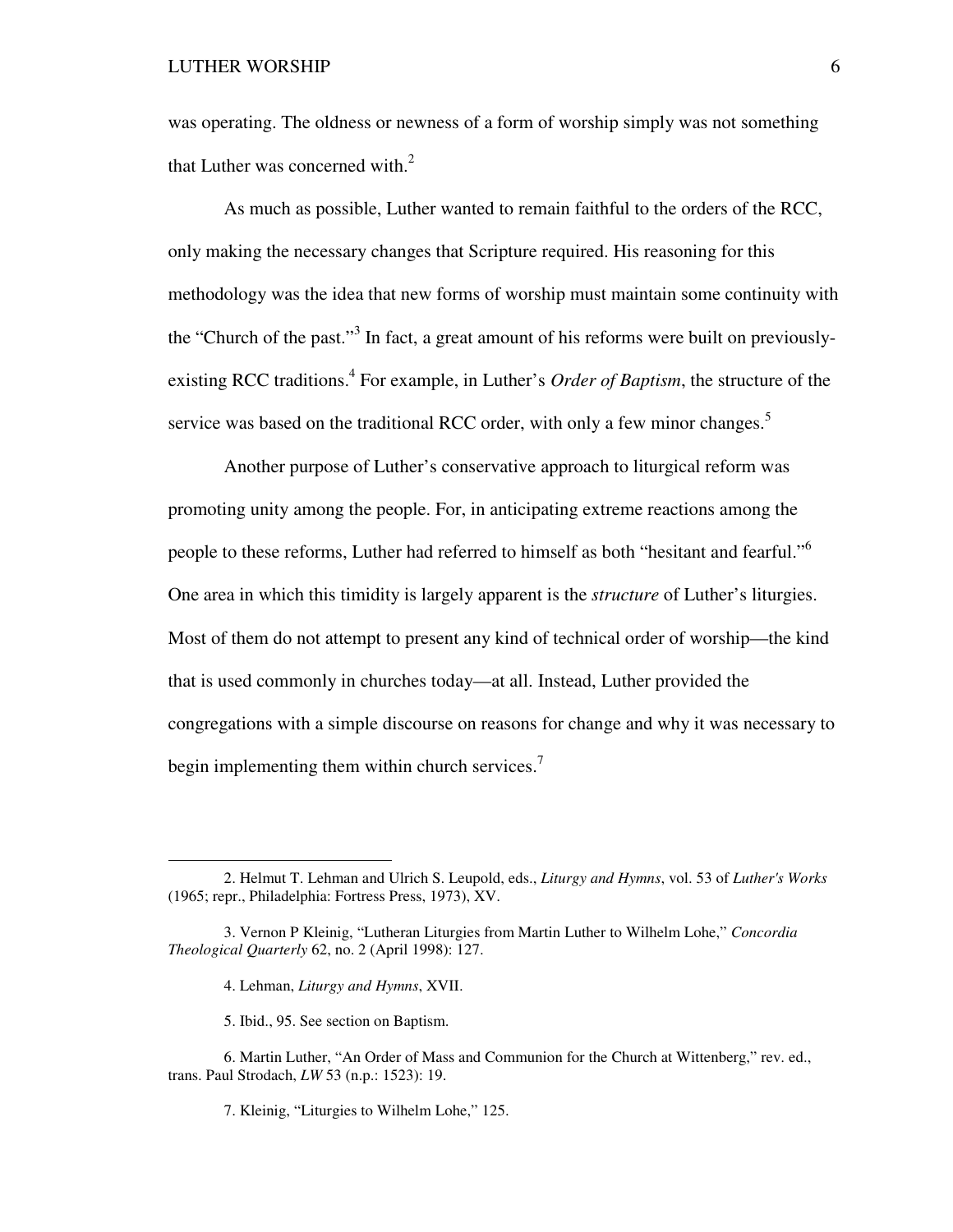Furthermore, although Luther had his own opinions on many of the finer points of Christian doctrine, he strongly urged the other church leaders to put aside any doctrinal differences which were unnecessary for salvation*.* This was for the sake of the common people, so that they would not be confused or discouraged by any conflicting opinions among the church leadership.<sup>8</sup> Luther conceded that the church leaders themselves may "have no [personal] need for such uniformity," but he stressed its extreme necessity at the present time, for without the tight bond of the leadership holding them together, the congregations were sure to fall apart.<sup>9</sup>

With regard to the *extent* of the unification that Luther proposed, it should be noted that he did not desire to impose one overarching order of worship for every church to follow without question. Rather, Luther encouraged unity and uniformity only within each distinct principality.<sup>10</sup> Luther did not want the people to start following *him* instead of following Christ. Luther said, "In the first place, I ask that people make no reference to my name; let them call themselves Christians, not Lutherans. What is Luther? After all, the teaching is not mine. Neither was I crucified for anyone."<sup>11</sup> Ironically, this kind of idolatry (as referred to by Luther) was what had caused the great downward spiral of the RCC, and Luther feared that these new churches would fall into the same trap. For this reason, the concept of unity within the church was necessary, but it needed to be balanced with another essential facet of the Christian life: freedom.

<sup>8.</sup> Martin Luther, "A Christian Exhortation to the Livonians Concerning Public Worship and Concord," rev. ed., trans. Paul Strodach, *LW* 53 (n.p.: 1523): 47.

<sup>9.</sup> Luther, "Exhortation to the Livonians," 48.

<sup>10.</sup> Lehman, *Liturgy and Hymns*, 53.

<sup>11.</sup> Martin Luther, "A Sincere Admonition…to All Christians to Guard against Insurrection and Rebellion," *LW* 45 (n.p.: 1522): 70.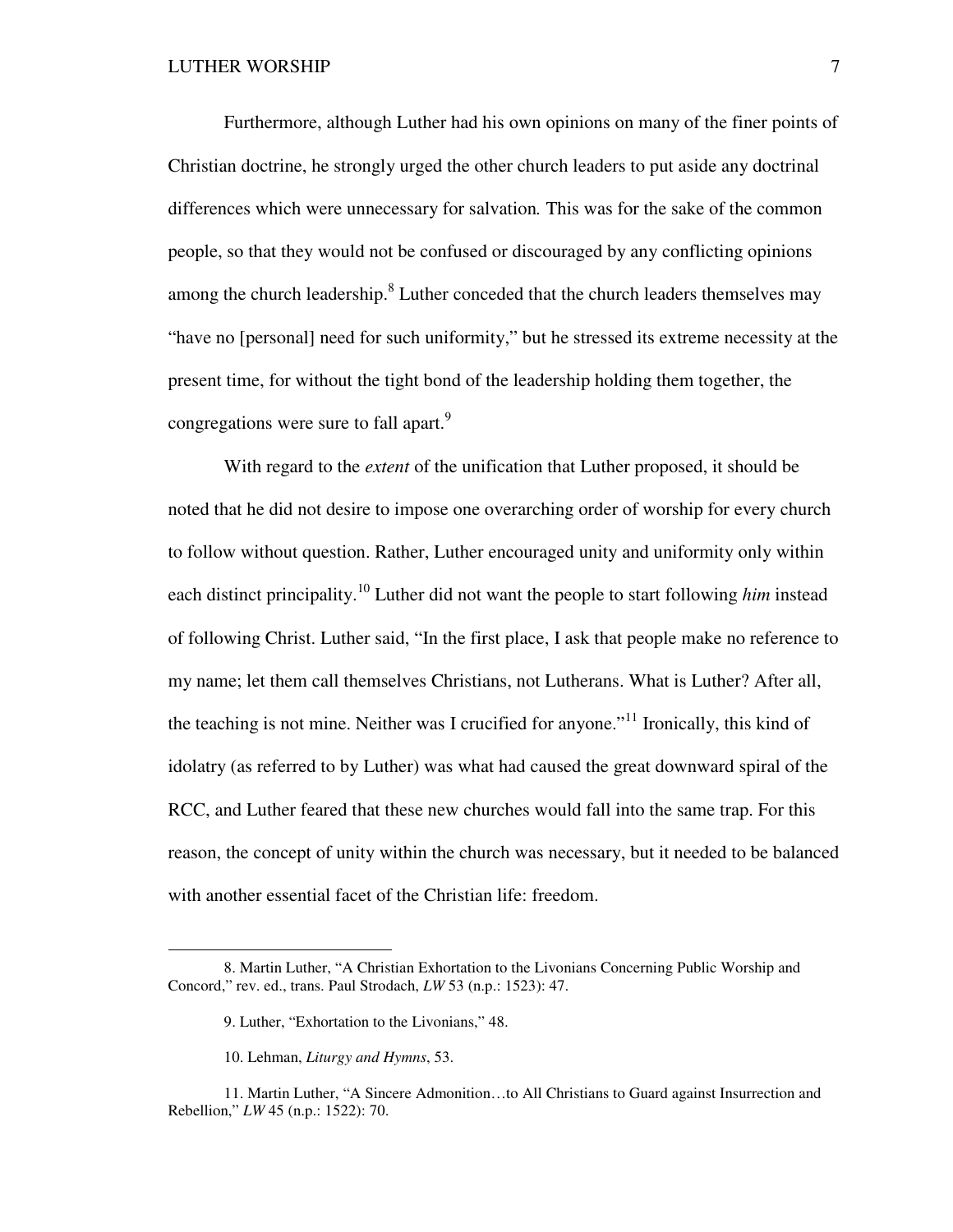**Obstacles in the implementation process.** As a great priority, Luther advocated individual faith and freedom within the practice of Christianity. Although Luther himself advocated a new method of practicing the sacraments, he also acknowledged that the changes would have to be implemented more gradually in some congregations than in others. The reason for this disparity in the implementation process was the fact that, in some congregations, there proved to be a significant number of weaker brethren among them.

It was inevitable that some negative reactions would arise toward Luther's changes in the liturgy. Luther predicted that if negative reactions arose, the bulk of the commotion would come from people in two camps: first, those who are "weak in faith" and unable to adopt a new and unaccustomed form of worship. These weaker brethren were so attached to the older customs that they were prone to take offense at the general concept of change, or if changes were made *too quickly*. <sup>12</sup> The second group (which is even worse, he says) consists of those who rush into new practices "like unclean swine without faith or reason…delight[ing] only in novelty and tire of it quickly, when it has worn off."<sup>13</sup> As a result, the congregations that Luther dealt with consisted of a mix of personalities—those who were preservationist by nature, those who were developmental, and also those who were (like Luther himself) somewhere in between.

In the midst of this conflict, Luther sought to strike a balance among these different groups within the church. For, although each approached the process of reform differently, all were in agreement with Luther that it needed to happen. Unity was essential to the survival of the church, but the allowance for individual freedom in church

<u>.</u>

<sup>12.</sup> Luther, "Church at Wittenburg," 28.

<sup>13.</sup> Ibid., 19.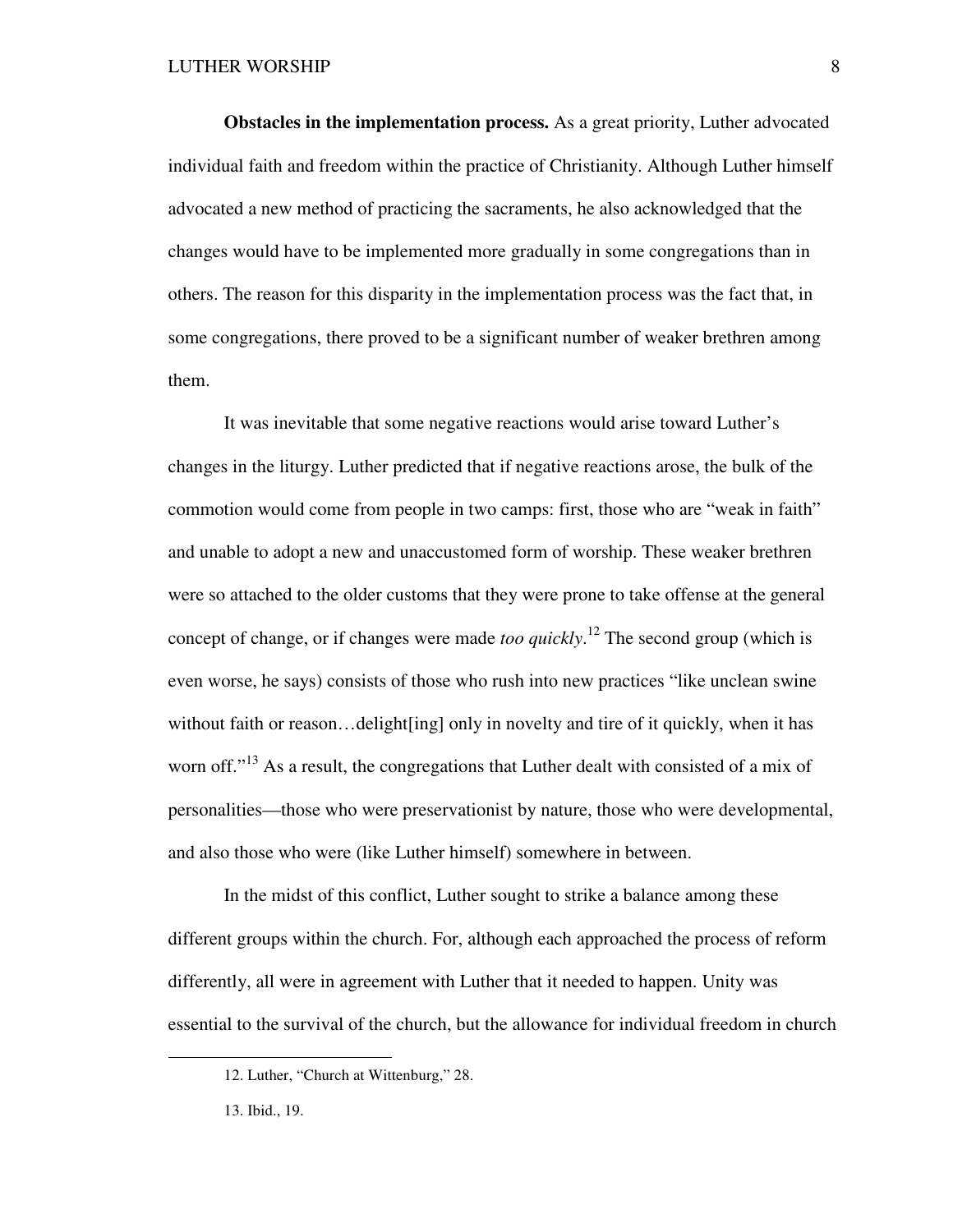### LUTHER WORSHIP 9

practices was necessary. So, Luther put into words exactly how the balance between unity and freedom was to be struck in this situation: "we must feel and think the same, even though we may act differently."<sup>14</sup> In other words, the people were to be unified and unwavering in their adherence to the fundamental truths of the Gospel, but freedom was allowed where the individual conscience was concerned, especially as it affected the implementation of church practices.

Another obstacle that the congregations faced during this time was that there were few printed copies of the Bible in circulation. The fact that the Word of God was so physically unavailable also meant that there were very few preachers in existence who had committed themselves to enough study and had received enough practical instruction to be able to exposit the Bible well enough on their own.<sup>15</sup> Because of this, Luther feared that the church leaders might potentially start preaching their *own* ideas rather than relying on the Holy Spirit to work among the people through the Scriptures. Luther pointed out that this very thing had become a regular occurrence in the RCC, whose clergy had become so self-serving and egotistical that their sermons had become frivolous and unedifying. Luther gives an example of this as he alludes to an RCC sermon in which the clergy spoke endlessly on the topic of "castles in Spain."<sup>16</sup>

Luther recognized these potential problems early on, and in doing so he was able to prepare himself in such a way that his concerns did not in any way hinder his ministry to the people. His chief concern was the spread of the Gospel, for in the midst of his

<sup>14.</sup> Luther, "Church at Wittenburg," 31.

<sup>15.</sup> Luther, "German Mass," 78.

<sup>16.</sup> Ibid.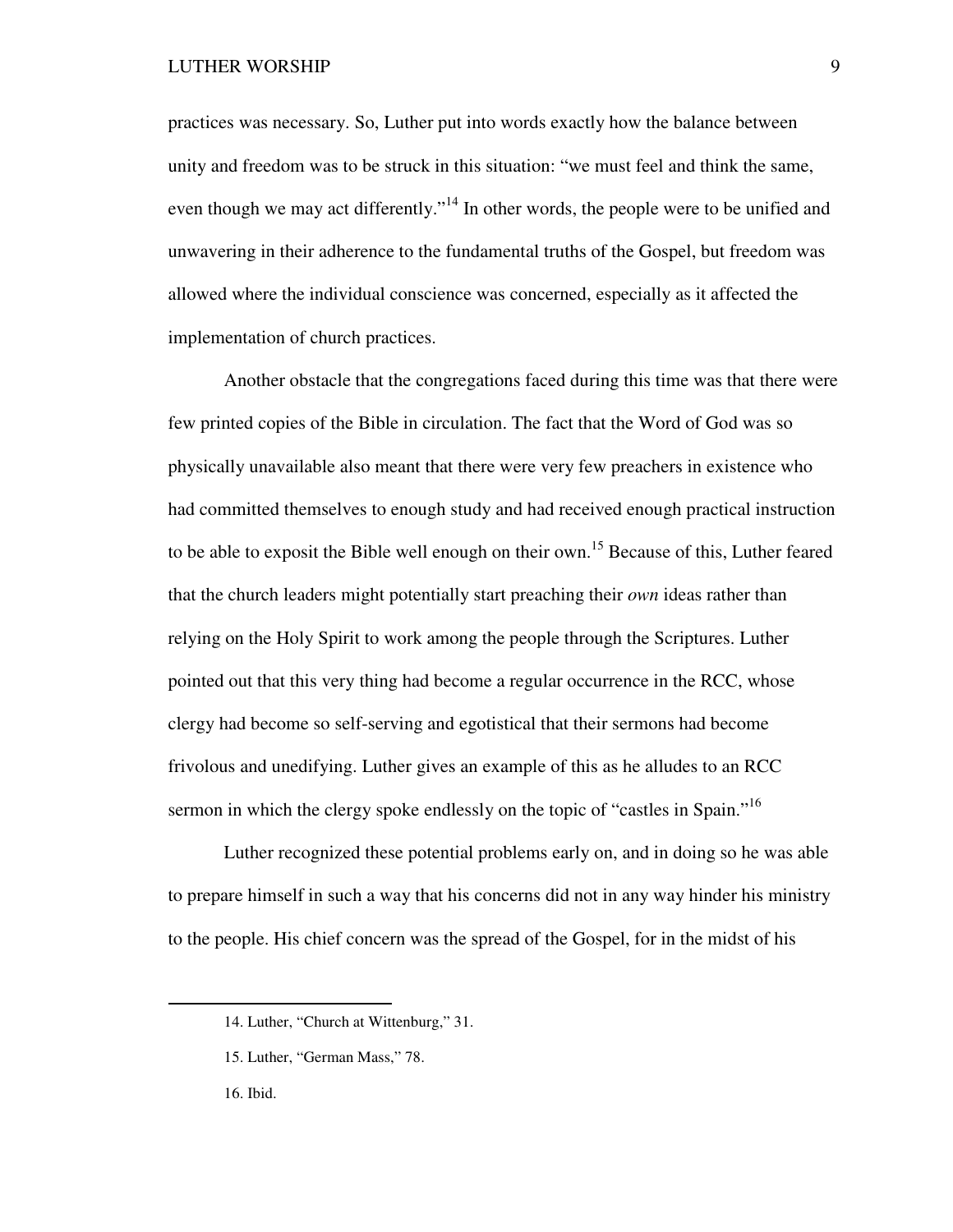struggles he still firmly held to this charge: "…I must bear with them, unless I want to let the gospel itself be denied to the people."<sup>17</sup>

# **Reforming the Sacraments**

Even though Luther anticipated mixed reactions to reforming the sacraments, there was no doubt that it needed to be done. As it was, the fundamental truths of the Gospel were being violated, for in practice, the majority of the people's faith had warped into shallow superstition. For example, within the RCC Mass the strongest motivator for Christian devotion was the idea of *purgatory*. In fact, many regular celebrations of the RCC were popularized as a result of the widespread fear that this place of spiritual confinement could potentially be awaiting them in the afterlife. It was believed that through congregational participation the people could effectively work themselves and their deceased loved ones out of purgatory and into heaven (or at least reduce the amount of time that they would have to spend there). Such celebrations included requiem Masses, vigils, the common week, and All Souls' Day—all previously existing practices which had, in recent years, become more focused on the dead than on the living.

Many of these practices within the RCC were formulated to prey on the less fortunate—those who had little earthly hope left, and so were naturally compelled to cling to religious practices which promised significant eternal rewards for only a small price. One practice in particular, called a "soul-bath," was performed most often by poor people for the purpose of reducing their deceased loved ones' punishment for  $\sin^{18} A$ similar purpose was sought in the buying of indulgences, or pieces of parchment which

<sup>17.</sup> Luther, "German Mass," 78.

<sup>18.</sup> Helmar Junghans, "Luther on the Reform of Worship," in *Harvesting Martin Luther's Reflections on Theology, Ethics, and the Church*, ed. Timothy J. Wengert (Grand Rapids: W.B. Eerdmans, 2004), 215.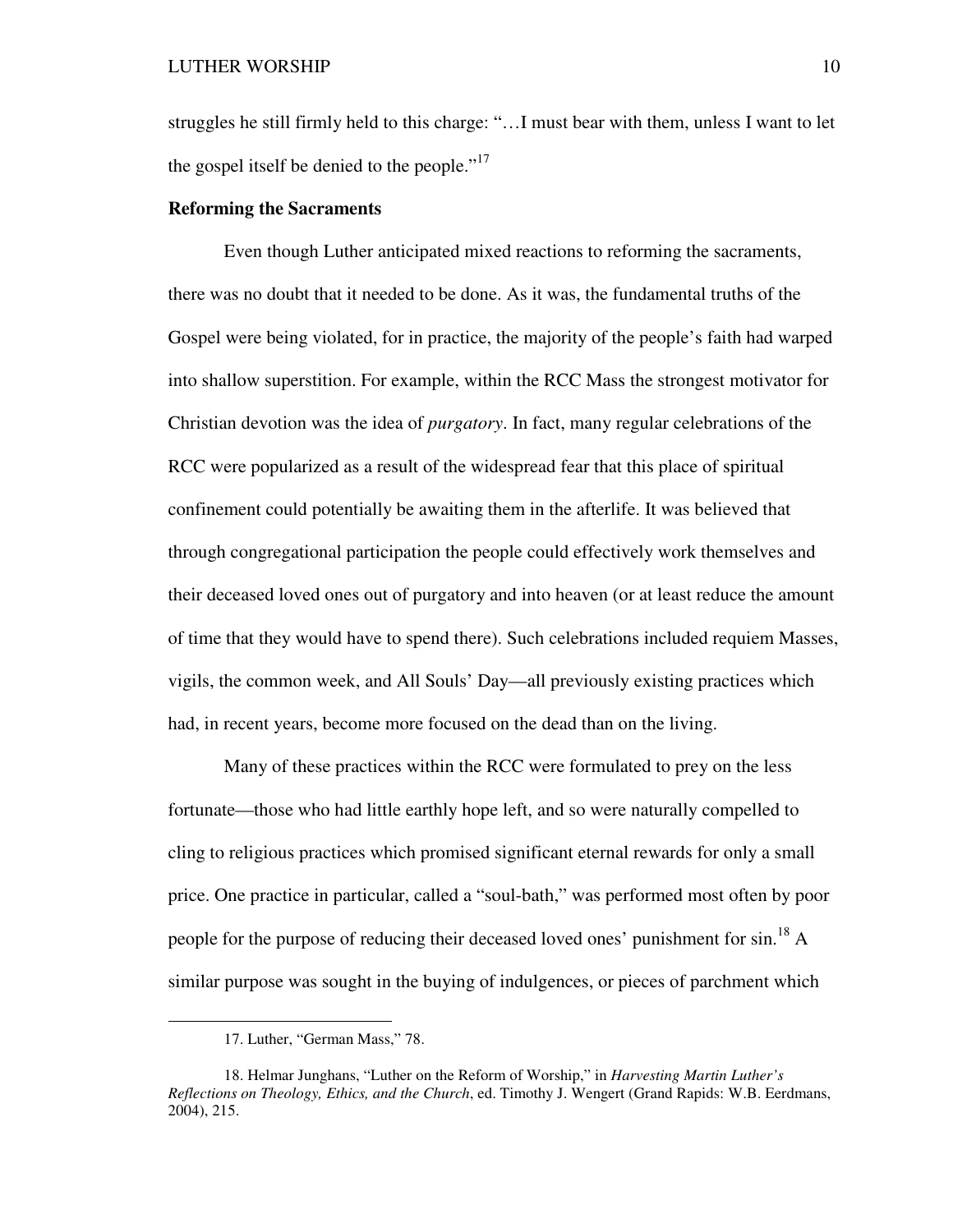were said to possess the power to credit the buyers with the "merits of Christ together with the superabundant merits of all the saints."<sup>19</sup> With these merits, buyers hoped to release their deceased loved ones from purgatory. It was in opposition to the selling of these indulgences that Luther posted his Ninety-Five Theses. In these theses, Luther questioned the extravagant claims being made about the power of indulgences, as well as the authority of the pope to extend this power to souls in purgatory. As a central motivator of his theses, Luther called the people of the church to hold the Gospel as their "true treasure,"<sup>20</sup> as opposed to these indulgences.

Another common practice was the worship of relics, or physical objects such as bones or keepsakes of famous saints. These objects were believed to possess a spiritual worth or power on their own, and the majority of the people were deceived in thinking that making regular visits to such relics would benefit them spiritually. Furthermore, there were some who abused this widespread belief, hoping to make a profit by falsely claiming the discovery of a new relic. Thus, the masses could be expected to turn up when word spread that a new relic was in town. People would stand in line for hours and then pay a small amount of money only to spend several cherished seconds in front of these "relics." Luther was disgusted at such abuses, saying, "…so many manifest lies and so much nonsense has been invented about the bones of dogs and horses that even the devil has laughed at such knavery."<sup>21</sup>

<sup>19.</sup> Martin Luther, *The Smalcald Articles* (Champaign, Ill: Project Gutenberg, 1990s), II.ii, <http://www.netlibrary.com/urlapi.asp?action=summary&v=1&bookid=1085486>.

<sup>20.</sup> Scott Hendrix, "Luther," eds. David Bagchi and David C. Steinmetz. *The Cambridge Companion to Reformation Theology* (New York: Cambridge University Press, 2004): 43.

<sup>21.</sup> Luther, *The Smalcald Articles*, II.ii.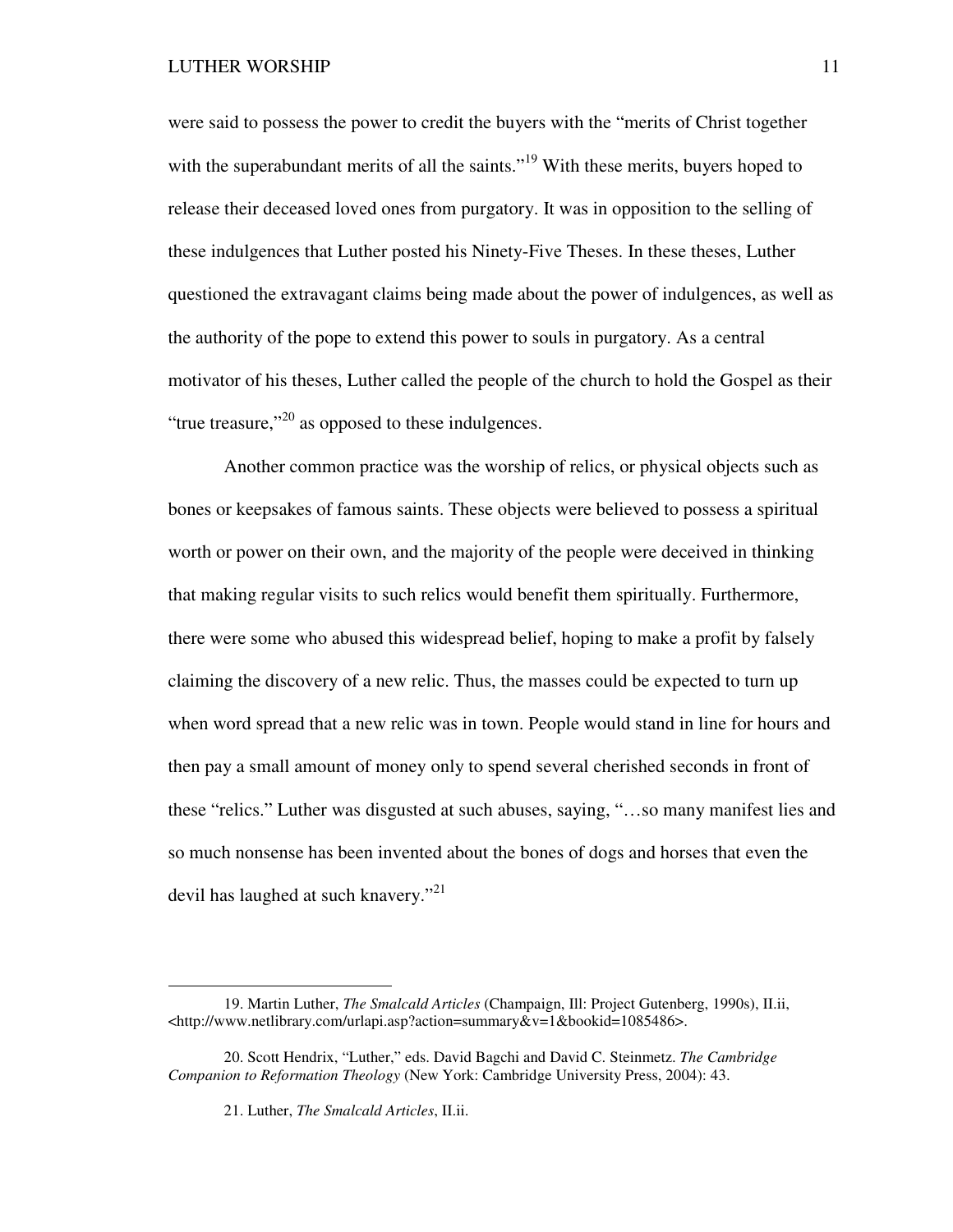All of the aforementioned practices demonstrate that the Mass had become a thing of futility, for the entirety of the people's devotion was being spent (and *wasted*, in Luther's opinion) on rituals for the afterlife. As it was, congregational involvement in the church was limited to the avoidance of future consequences, and thus, there was no part of the church practice which acknowledged the existence of *present* spiritual benefits for the people. In this aspect, the people were neither closer to God, nor did they understand what it meant to have a real relationship with Him. The people operated according to the paradigm that the weight of spiritual responsibility fell on their own shoulders, and thus, life under the RCC became a burden.<sup>22</sup> Martin Luther was subject to the same temptations that the people faced. He himself was once a slave to works-based salvation, and he understood the pressures of being daily bombarded with the idolatrous propaganda of the RCC. So, Luther had first-hand knowledge of how easy it was for the masses (a generally uninformed and uneducated people) to fall subject to such a thing. In the midst of such an oppressive social climate, Luther knew that because of his own education and experience, it was his responsibility to take the necessary steps to bring spiritual freedom to the people. Thus, Luther began his reformation of the RCC sacraments.

<u>.</u>

<sup>22.</sup> Lehman, *Liturgy and Hymns*, XVI.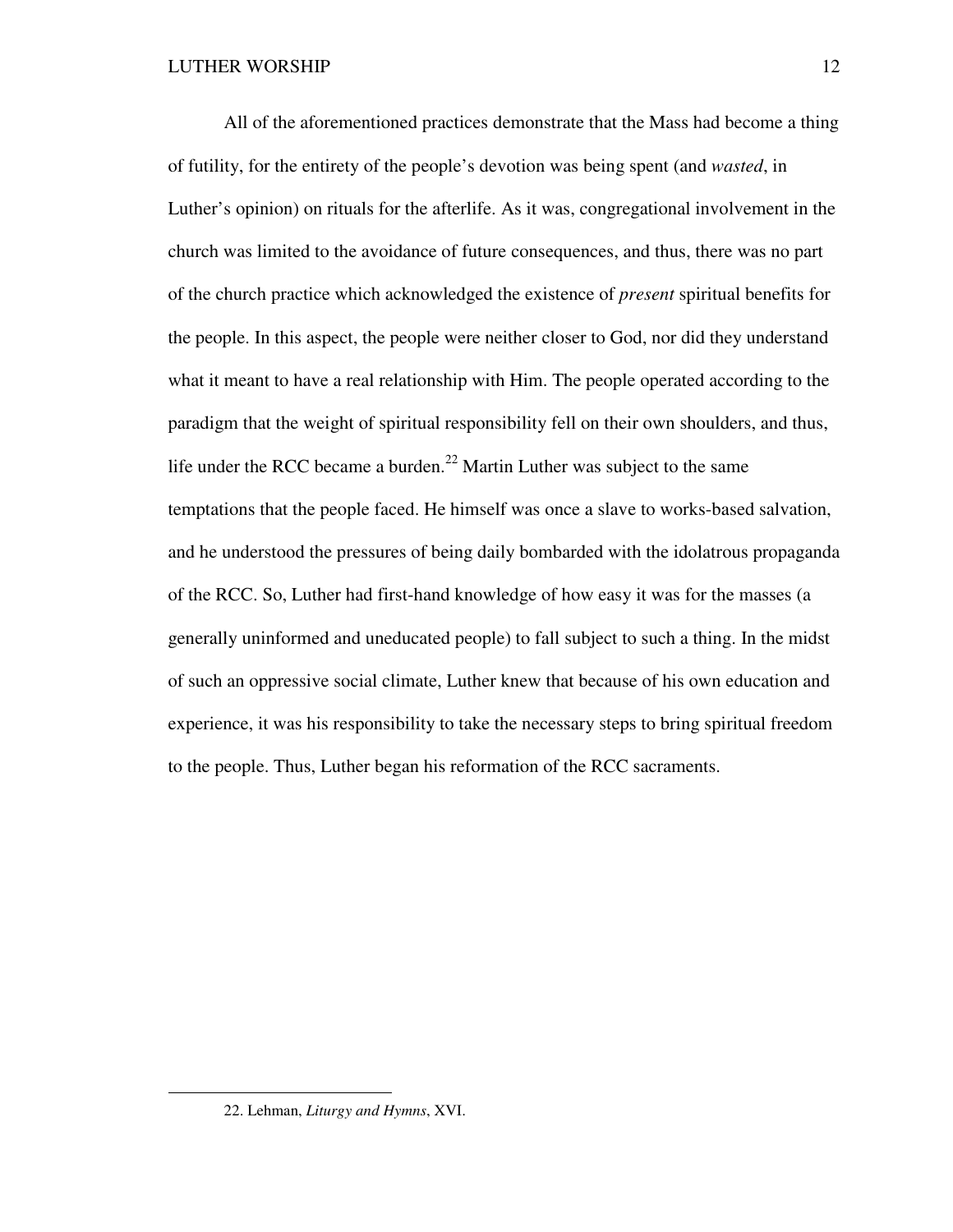**The Lord's Supper.** *Uses and abuses.* Next to the doctrine of justification by faith, Luther devoted most of his energy to writing on the sacrament of the Lord's Supper. For the most part, Luther distanced himself from the RCC and called for the reform of specific practices. However, there were some aspects of the sacrament in which Luther was more closely aligned with the RCC than with some of the more radical reformers.<sup>23</sup> The RCC held to what is known as "transubstantiation." The major components of this theory rest on the philosophical distinction between the "accidents" of a thing (that which is sensed in the human experience) and the "substance" of a thing (that which is true in reality).<sup>24</sup> As it applied to the Lord's Supper, the RCC taught that after the priest spoke the Words of Institution,<sup>25</sup> the bread and wine were transformed (in substance) into Christ's body and blood, although their appearance (in accident) was perceived as still maintaining the same physical qualities. Luther also believed in the true, physical presence of Christ's body and blood in this sacrament. That is, he "would agree with the pope that there is only blood" with regards to the wine while the other reformers ("fanatics" according to Luther) believed that what was being used was "mere wine."<sup>26</sup>

<sup>23.</sup> David C. Steinmetz, *Luther in Context*, 2nd ed. (Grand Rapids: Baker Academic, 2002), 74. What characterized these reformers as being more "radical" was their *metaphorical* interpretation of the Jesus' words in Mt. 26:26 (e.g. "this is my body"). Charles Zwingli was one of these reformers, influenced by the grammatical analyses of Dutch humanist Cornelius Hoen.

<sup>24.</sup> Ibid., 73.

<sup>25.</sup> Erwin L. Lueker, Luther Poellot and Paul Jackson, eds., *Christian Cyclopedia*, 3rd ed. (St. Louis: Concordia Publishing House, 2000), s.v. "Institution, Words of," http://www.lcms.org/ca/www/cyclopedia/02/ display.asp?t1=i&word=INSTITUTION.WORDSOF (accessed April 8, 2010). The "Words of Institution" are the words which Jesus Christ used in instituting the first Lord's Supper (cf. Mt 26:26–28; Mk 14:22–24; Lk 22:19–20; 1 Co 11:24–25). These same words are used in modern times by church leadership in the consecration of the bread and wine.

<sup>26.</sup> Martin Luther, "Confession Concerning Christ's Supper," In *Luther's Works* 37, ed. Robert H. Fischer, and Helmut T. Lehmann (Philadelphia: Fortress press, 1961), 317.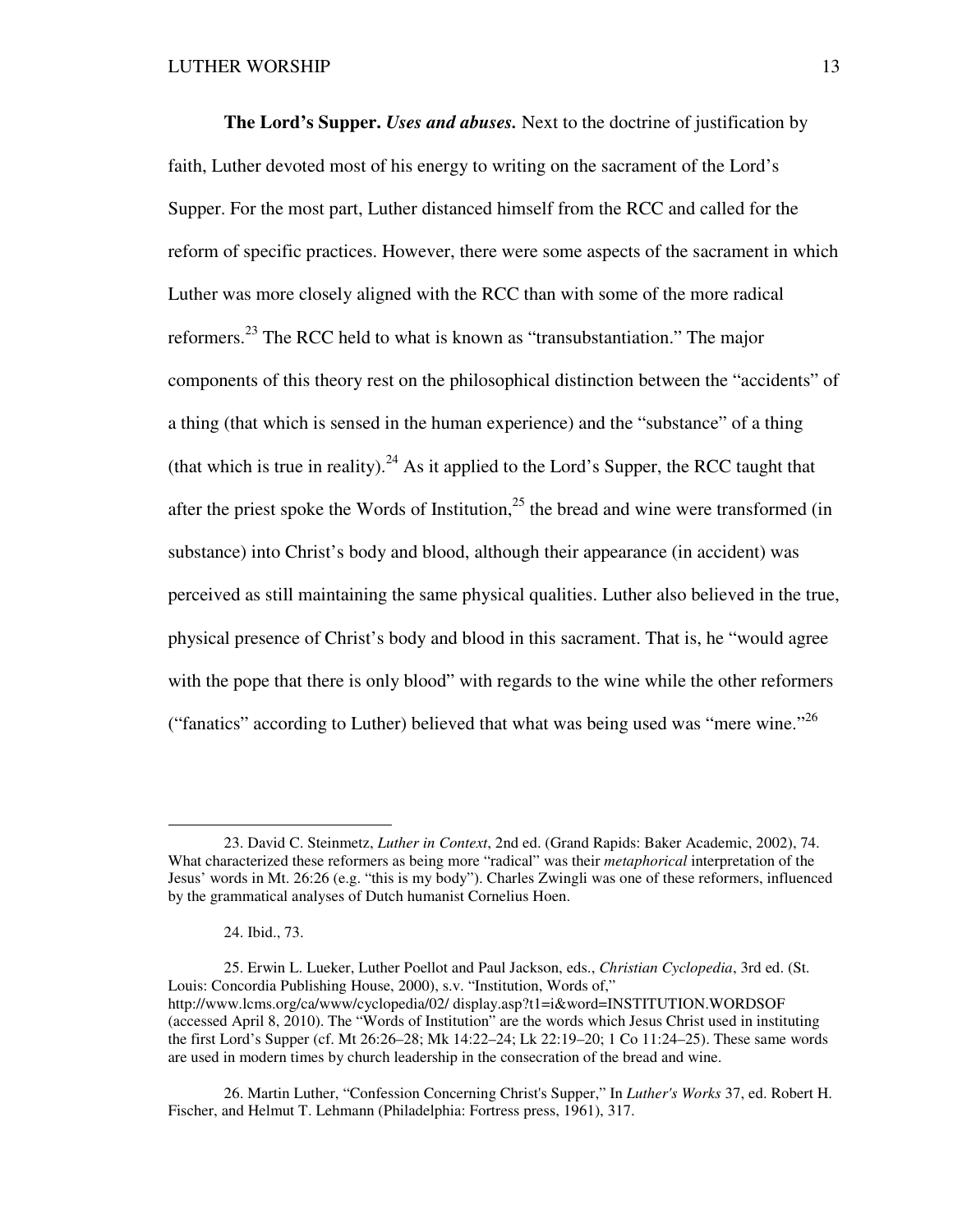Although aligned with the RCC in this way, he disagreed with regards to the *manner* in which the body and blood are present.<sup>27</sup> Widely-used in the Lutheran Church today is the phrase "in, with, and under" to describe the presence of Christ's body and blood.<sup>28</sup> That is, Christ's body and blood are present *in, with, and under* the bread and the wine in the sacrament. Luther called this description the "sacramental union"<sup>29</sup> (referred more commonly today as the "Real Presence"),  $30$  likening it with the union of the Holy Spirit and the dove (cf. Luke 3:22) as a means of understanding it, but also recognizing discrepancies in those parallels.<sup>31</sup> Where the RCC taught that the bread and wine were only *perceptually* present (*fundamentally replaced* by the true presence of Christ's body and blood), Luther taught that the bread and wine and the body and blood were *both truly*  present; the substance of one did not cancel out the substance of the other.

In his addresses to the churches on how they were to perform the sacrament, Luther explained that what was most important was that no part of it appeared worksbased, or "sacrificial" as he described it*.* <sup>32</sup> Luther distinguished the sacrificial elements of worship from the sacramental ones—where the RCC had been teaching that the sacrament was a good work one does *for* God (sacrificial), Luther insisted that it was a

-

<sup>27.</sup> Steinmetz, *Luther in Context*, 73.

<sup>28.</sup> Erwin L. Lueker, Luther Poellot and Paul Jackson, eds., *Christian Cyclopedia*, 3rd ed. (St. Louis: Concordia Publishing House, 2000), s.v. "Grace, Means of, IV 3," http://www.lcms.org/ca/www/cyclopedia/02/ display.asp?t1=g&word=GRACE.MEANSOF (accessed April 8, 2010). In *Christian Cyclopedia* the phrase is shown to be used by Lutheran contemporaries with complete exclusivity as it is used to describe the nature of the relationship between Christ's body and blood and the bread and wine.

<sup>29.</sup> Luther, "Confession Concerning Christ's Supper," 299-300.

<sup>30.</sup> Lueker, "Grace, Means of, IV 3."

<sup>31.</sup> Luther, "Confession Concerning Christ's Supper," 299-300.

<sup>32.</sup> Luther, *Church at Wittenburg*, 22.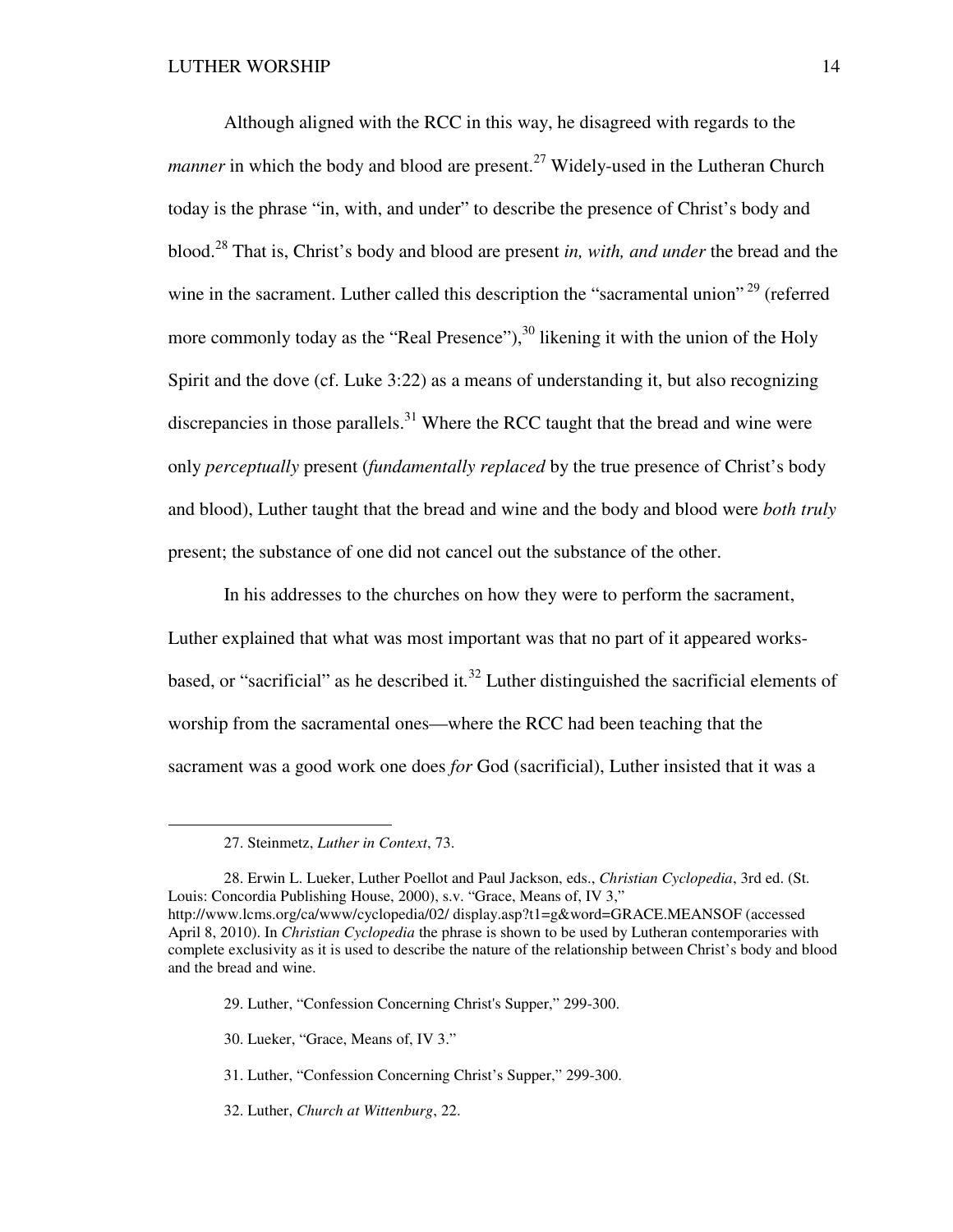gift which the believer receives *from* God (sacramental).<sup>33</sup> This distinction some regarded as one of Luther's most significant contributions to the religious intellectual world. $34$ Although he applied this distinction to other elements of worship as well, it was most helpful in creating a right understanding of the Lord's Supper during the late medieval era of the RCC.

The current sacrificial basis of the Lord's Supper was something that infected every area of the sacrament. First of all, such an understanding dictated that the participants offer prayers on behalf of all those present *or absent* (including the dead), and thus it was believed that everyone who was included in those prayers would receive the spiritual benefits of the sacrament as a result. Potentially then, the sacrament could be without the congregation even being present at the institution. This methodology was in direct opposition to what Luther believed to be the foundation of the structure of worship—that it is an *action of God toward man*. <sup>35</sup> For, in its original institution, the Lord's Supper was a simple ceremony and Christ's intentions were evangelistic.<sup>36</sup> In light of this fact, Luther explained that the Lord's Supper "is a sacrament of love. As love and support are given you here, so you must in turn render support and love to Christ in his needy ones."<sup>37</sup>

 $\overline{a}$ 

36. Luther, "Church at Wittenberg," 20.

37. Martin Luther, "The Blessed Sacrament of the Holy and True Body of Christ, and the Brotherhoods," in *Luther's Works* 35, ed. Ernest Theodore Bachmann and Helmut J. Lehmann (Philadelphia: Fortress Press, 1970), 3554.

<sup>33.</sup> Kleinig, *Liturgies to Wilhelm Lohe*, 129.

<sup>34.</sup> Ibid., 125.

<sup>35.</sup> Junghans, "Luther on the Reform of Worship," 212.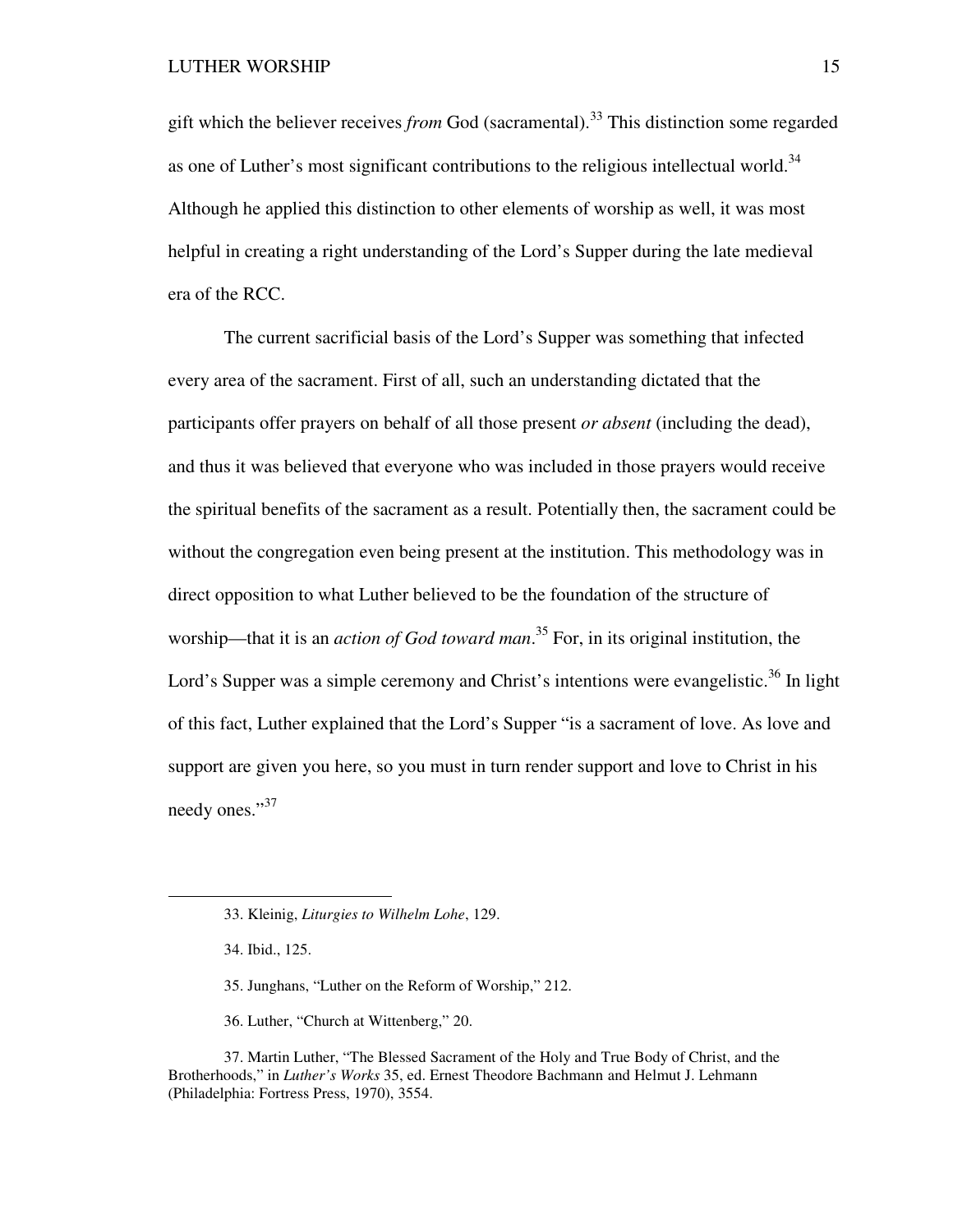Luther was adamant about teaching this to the common people, for although he allowed for freedom of practice in some areas of worship, he did not allow freedom of theology where it would result in the detriment of one's faith. To Luther, the Lord's Supper *was* the Gospel.<sup>38</sup> Thus, if the people were not taking part in it, they were missing out on an essential part of the Gospel truth.

Furthermore, it was believed in the RCC that the Words of Institution were a working magical formula. Thus, the priest who spoke these words over the bread and wine was endowed with the power to physically transform the elements into the body and blood of Christ. As a result, the RCC feared that the prospect of such power could tempt the laity to learn the words and then abuse them for their own purposes. For this reason, the priest only ever spoke the words in silence in order to keep them a secret.<sup>39</sup> As such, it became that Christ was no longer the enactor of the sacrament, but only an *example* whose power was no longer needed. This compromised Christ's true role as *Savior* and Lord<sup>40</sup> and again, this challenged Luther's belief that worship is fundamentally an act of God.

Furthermore, this sacrament in particular had become increasingly commercialized as the amount of artifacts deemed "necessary" for worship grew, i.e. vestments, candles, images. Luther commented, "There was scarcely a craft in all the world that did not depend on the mass for a large part of its business."<sup>41</sup> In this way, the

<sup>38.</sup> Kleinig, *Liturgies to Wilhelm Lohe*, 126.

<sup>39.</sup> Junghans, "Luther on the Reform of Worship," 213.

<sup>40.</sup> Cameron A MacKenzie, "Worshiping in the 21st Century: Taking Our Cue from Martin Luther" (Ph. D. diss., Concordia Theological Seminary, Ft. Wayne, IN, 2001), 8.

<sup>41.</sup> Luther, "Church at Wittenberg," 22.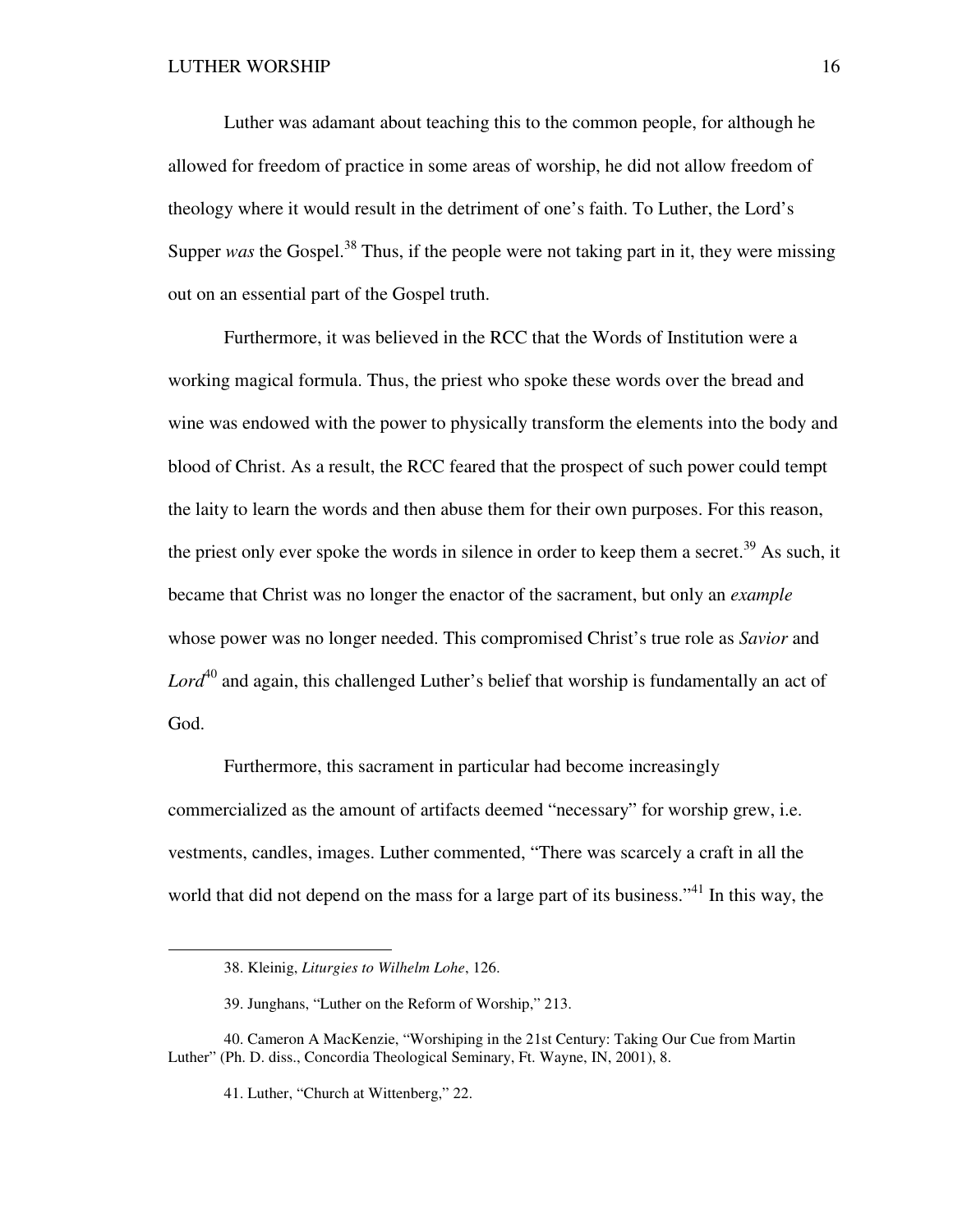#### LUTHER WORSHIP 17

RCC became even more fundamental in the lives of the people, for their even their livelihoods depended on it. With the sacrament of the Lord's Supper in such a disastrous state, Luther believed that he needed to take quick action in communicating the truth about these practices to the common people.

**Specific instructions to the churches.** First, Luther discussed the type of wine which should be used, considering whether or not it should be mixed with water. In coming to a conclusion he considered Isaiah 1:22, which seemed to give the practice of mixing wine a "bad connotation."<sup>42</sup> Second, the practice of "the elevation," or the lifting of the cup, was explained as being a physical representation of Christ being "remembered and elevated by the word of the sermon."<sup>43</sup> Third, Luther advocated that the men and women should be physically separated from each other in this practice, and that the men should take communion first, followed by the women.<sup>44</sup>

As for the communicants themselves, Luther taught that there were serious spiritual requirements involved before one could partake. People who wished to receive of the Lord's Supper were required to ask it of the bishop *in person*, and then be subjected to questions regarding their faith and their reasons for desiring such a thing. Luther did not, however, believe that these practices should be implemented in the same manner for every person, but rather that most only needed to be examined once a year, some only once in their in entire lives, and some never at all if that person demonstrated a deep understanding of the issue. Luther also taught that it was important for the

<sup>42.</sup> Luther, "Church at Wittenberg," 26.

<sup>43.</sup> Luther, "German Mass," 82.

<sup>44.</sup> Ibid.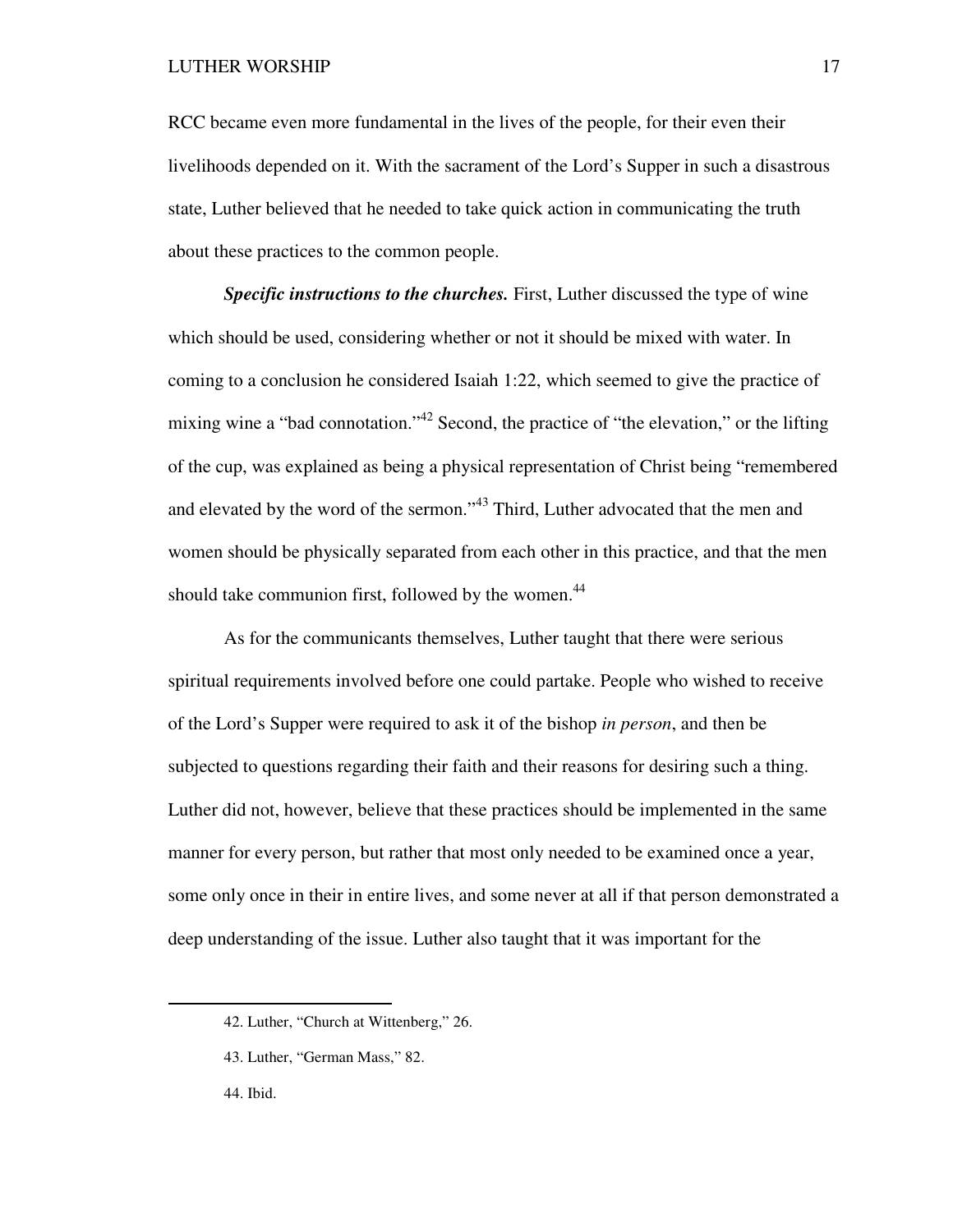communicants to partake of the Lord's Supper publicly, in front of the entire congregation, so that they would be recognizable and by association with such a practice held to a higher standard of accountability.<sup>45</sup>

The overall purpose of this examination was to emphasize the "use and benefit" of the Lord's Supper to the faithful, and to destroy any lingering works-based ideas among the congregations.<sup>46</sup> It has been demonstrated that Luther held some strong positions on these various matters regarding the Lord's Supper. However, as it has already been observed, Luther took great pains to keep new superstitious practices from arising among the people. Furthermore, he recognizes that ultimately, "Christ will not care very much<sup>",47</sup> about the issues which are not expressly commanded in Scripture; that is, holding to one's own convictions about such things is of little importance when compared to encouraging a brother or loving a neighbor.

**Baptism.** *Luther's theological assertions. The water and the Word.* Although Luther acknowledged that baptism itself adds nothing to a person's salvation,  $48$  he maintained that the institution of baptism and the sanctification of the believer are connected. Through the combination of the washing of the water and the work of the Holy Spirit a person is purified from sin and is then enabled to live according to the rule of the Spirit.<sup>49</sup> He said, "...it is not baptism that justifies or benefits anyone, but it is faith

<sup>45.</sup> Luther, "Church at Wittenburg," 33-34.

<sup>46.</sup> Ibid., 32.

<sup>47.</sup> Ibid., 26.

<sup>48.</sup> Luther, "Exhortation to the Livonians," 47.

<sup>49.</sup> Martin Luther, "The Order of Baptism," in *Luther's Works* 53, trans. Paul Strodach (Philadelphia: Fortress Press, 1965), 97. Luther also asserted that this sacrament of baptism has a direct impact on the human's transformation from being a "child of sin and wrath" to becoming a "child of God."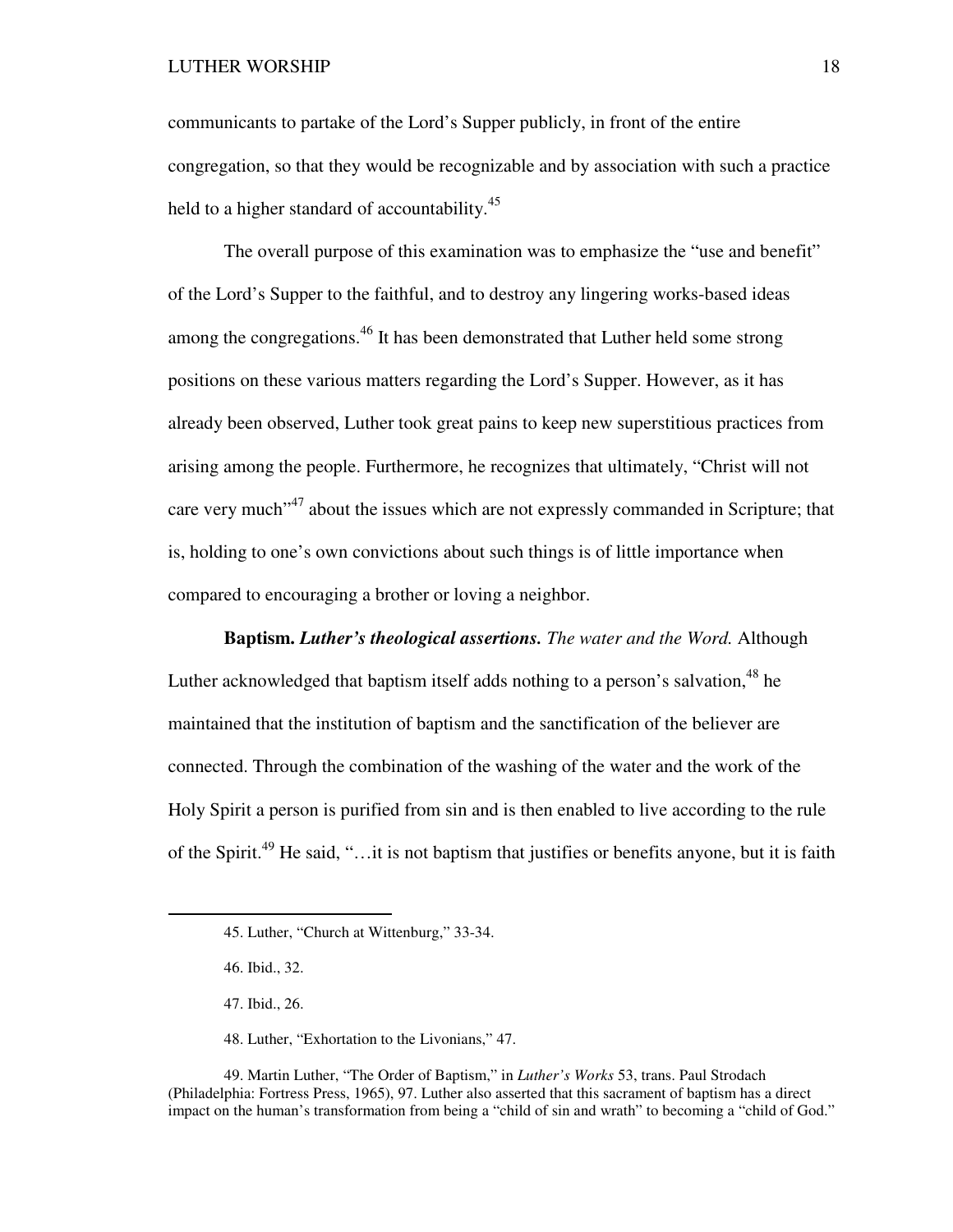in that word of promise to which baptism is added. This faith justifies and fulfills that which baptism signifies."<sup>50</sup> Thus, baptism was not meant to be a magical formula through which people were to receive salvation.

Instead, Luther strongly believed that *faith* was the driving force behind the power of baptism – faith that was bestowed upon the one being baptized by hearing the Word of God spoken during the ceremony. Although infants, if measured by man's standard, would prove to be incapable of having such faith, Luther asserts that God promises to *create* faith (by the power of the Holy Spirit) in the infant through this sacrament.<sup>51</sup> Luther explains, "...you can reason: If God is able by the word to create heaven and earth and fill the world…why is it not possible to take water and baptize, saying 'In the name...' and so be washed from all sins in body and soul?"<sup>52</sup>

*Baptizing infants.* The fact that Luther believed that small children could and should be baptized is evident in his liturgies, for they are written from the perspective that child baptism is assumed.<sup>53</sup> The baptism of infants was, at that time, a long-standing tradition within the RCC. Luther remained loyal to this tradition, but not apart from valid (in his own mind) biblical reasons for doing so.<sup>54</sup> One of the prominent passages that is used in defense of this position is Mark 10:13-16. In this passage, while Jesus is welcoming the children to Himself, He tells His disciples in verse 15 that "anyone who

-

54. Tranvik, "Luther on Baptism," 37.

<sup>50.</sup> Martin Luther, "The Babylonian Captivity of the Church," in *Luther's Works* 36, ed. Abdel Ross Wentz (Philadelphia: Fortress Press, 1959), 66.

<sup>51.</sup> Mark D. Tranvik, "Luther on Baptism," in *Harvesting Martin Luther's Reflections on Theology, Ethics, and the Church*, ed. Timothy J. Wengert (Grand Rapids: W.B. Eerdmans), 26.

<sup>52.</sup> Tranvik, "Luther on Baptism," 26.

<sup>53.</sup> Luther, "Order of Baptism," 97.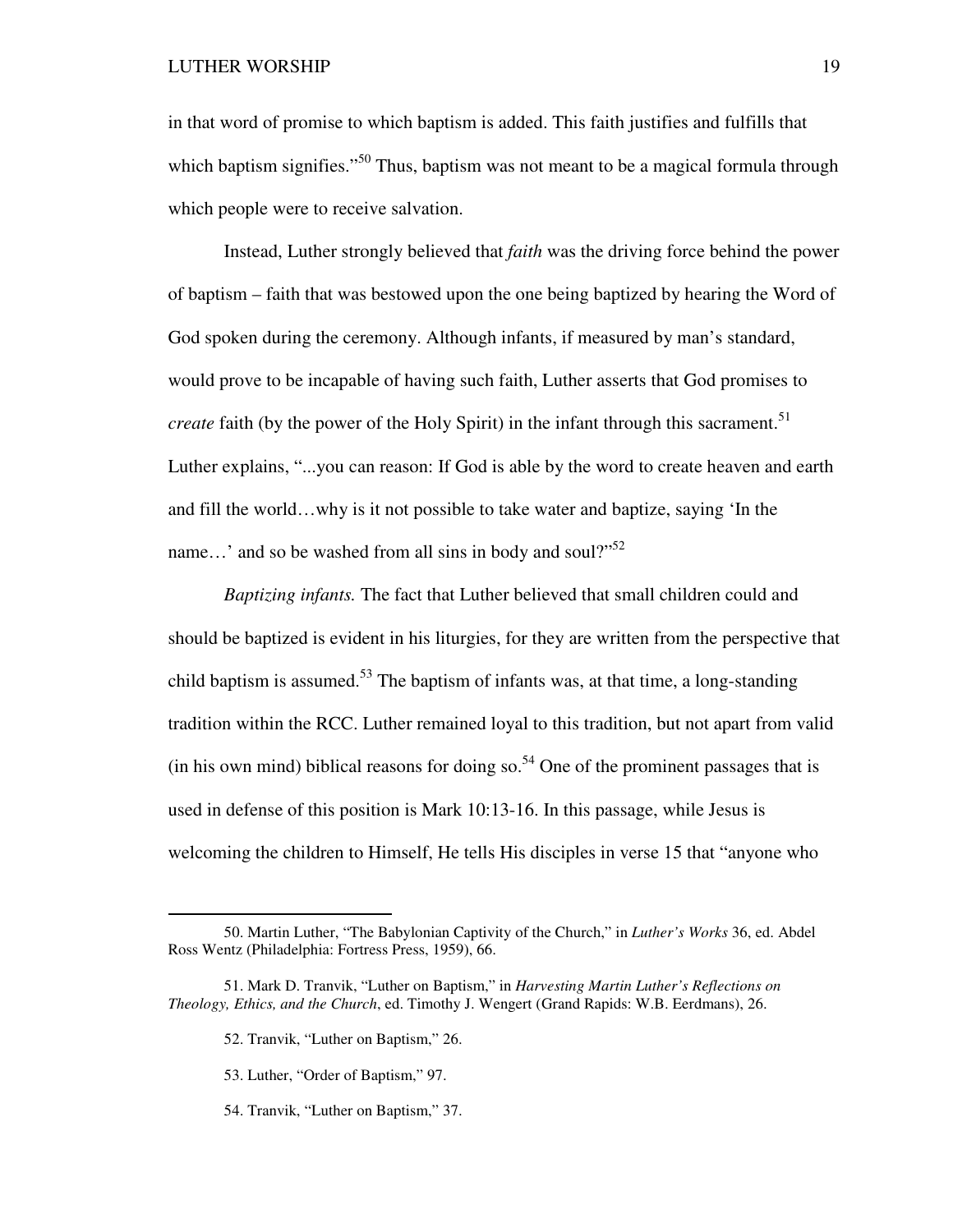will not receive the kingdom of God like a little child will never enter it."<sup>55</sup> Another significant argument for infant baptism comes from Luther's interpretation of the workings of God's New Covenant toward mankind. According to Luther, the church must baptize everyone because the Gospel is meant for everyone. Thus, "To exclude anyone from baptism on the basis of their age would not only challenge an ordinance of God; it would also suggest that the divine promises were dependant upon human activity."<sup>56</sup>

*Practices of belief.* Since baptism was predominantly bestowed upon children, and since they (naturally) could not understand their own sinfulness, it was up to the child's "sponsors" to take on the full weight of the child's spiritual responsibility until the child was able to answer those important questions on his own.<sup>57</sup> It was believed that after baptism, a child could not lose his salvation- he is guaranteed it forever. However, if sponsors neglect their responsibility to the child, the consequence is that the sacrament becomes a mockery and "an insult to God."<sup>58</sup>

A significant focus of the *Order of Baptism* was the exorcism of a demon from the child prior to the water baptism. In fact, there were two separate exorcisms within the

<sup>55.</sup> Luther, "Order of Baptism," 98-99. NIV translation.

<sup>56.</sup> Tranvik, "Luther on Baptism," 35.

<sup>57.</sup> Luther, "Order of Baptism," 102. In contrast to Luther's position, some have raised the observation that some people who have been baptized as infants do not continue to live godly lifestyles. In response, Luther suggests that in such a case, the child's sponsors are to blame. He says that the child's sponsors must have been "so cold and careless [that] we, at their baptism, interceded for them without zeal."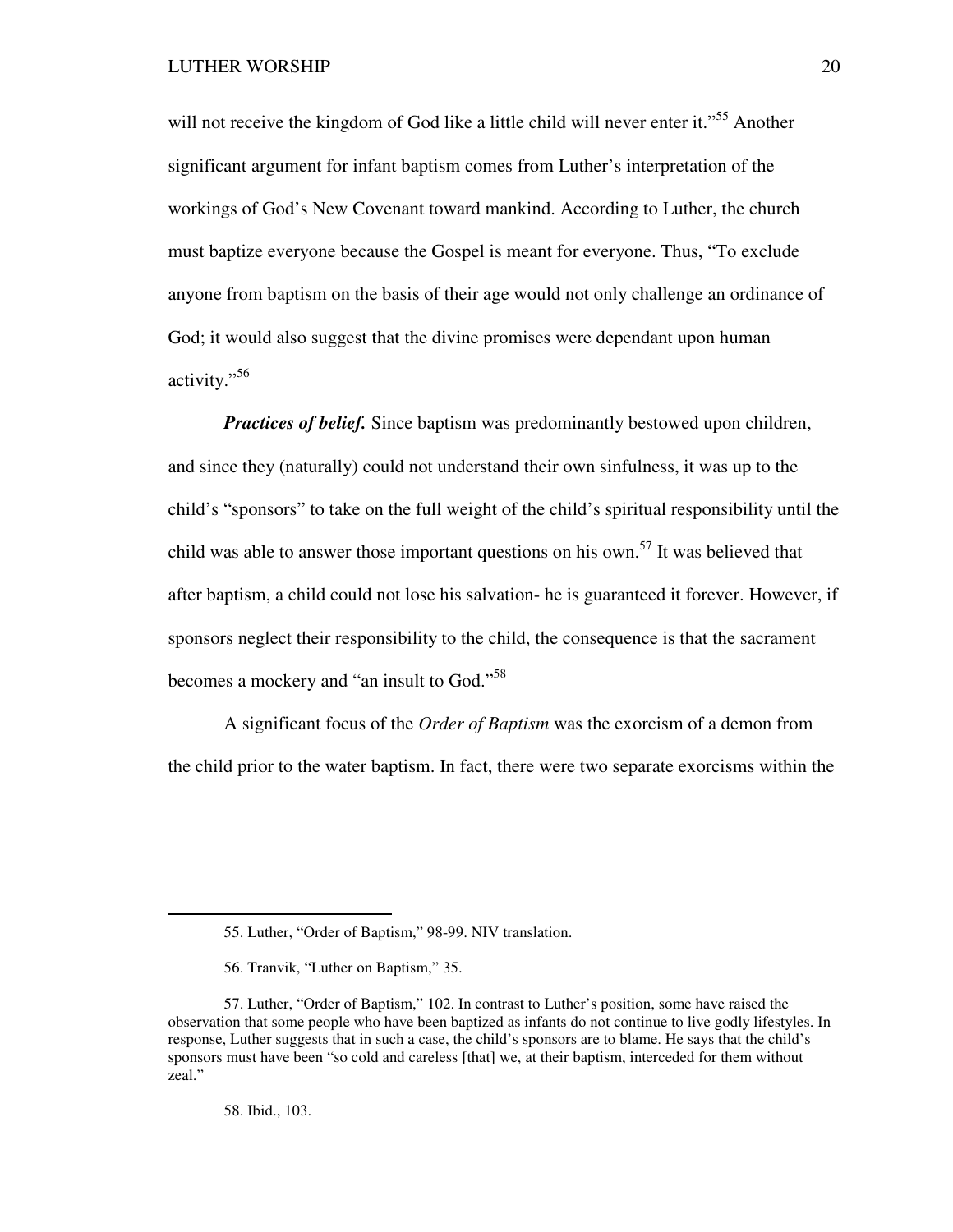scope of the service.<sup>59</sup> The purpose of this was two-fold: (1) to make room for the Holy Spirit to physically enter into the child,<sup>60</sup> and (2) to symbolically demonstrate the future spiritual struggle that the child will now be faced with and that the sponsors must guide him through.<sup>61</sup> The amount of emphasis that Luther placed on this struggle seems to indicate that exorcisms were at that time believed to be a standard practice within the baptismal service:

…[I]t is no joke to take sides against the devil and not only to drive him away from the little child, but to burden the child with such a mighty and lifelong enemy…[I]t is very necessary to aid the poor child with all your heart and strong faith, earnestly to intercede for him that God…would not only free him from the power of the devil, but also strengthen him, so that he may nobly resist the devil in life and death.<sup>62</sup>

There were three types of immersion used in Luther's day. The first was

*immersio,* in which the entire body was immersed, the second was *superfusio,* in which

the child was held over the font and great amounts of water were poured over him, and

the third was *infusio*, in which only the head of the child was immersed in the font.

Luther himself was a proponent of *immersio*, or total immersion.<sup>63</sup>

- 60. Ibid., 96.
- 61. Ibid., 102.
- 62. Ibid.

 $\overline{a}$ 

63. Ibid., 100.

<sup>59.</sup> Lehman, *Liturgy and Hymns*, 106. Luther, "Order of Baptism," 97-99. In "Order of Baptism," the term "exorcism" itself is never used, but is strongly implied by the use of phrases such as "thou miserable devil…depart" (97) and "thou, devil, flee; for God's judgment cometh speedily" (99). There is no question in this commentator's mind that these are referring to exorcisms.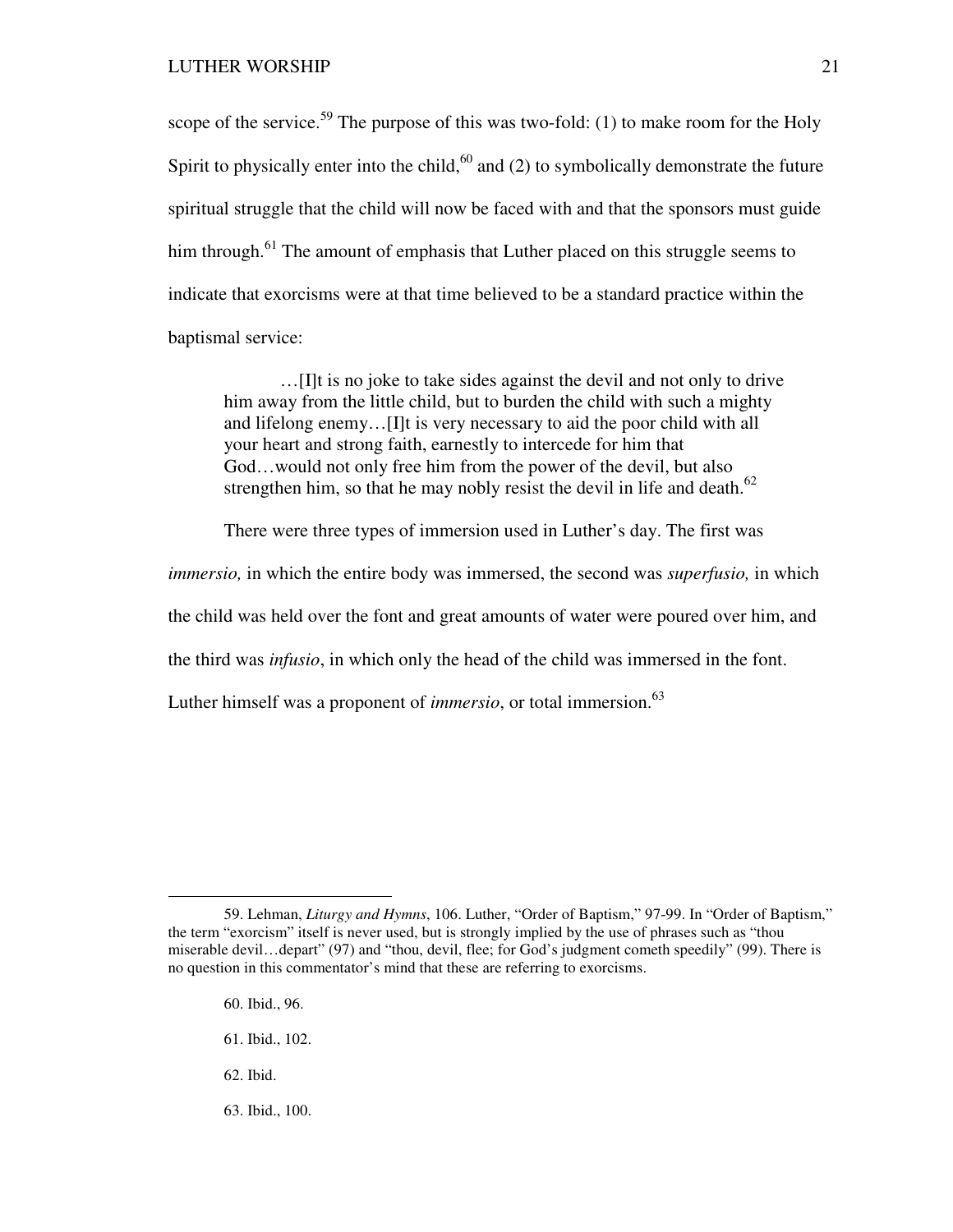*Writing the first order of baptism.* Luther's writings on baptism were influenced most heavily by the doctrine of justification by faith alone.<sup>64</sup> For Luther, this essential doctrine encompassed all aspects of what it means to be a Christian, and in the sacrament of baptism, Luther saw nearly every benefit of the conversion experience brought to life:

In Baptism every Christian has enough to study and to practice all his life. He always has enough to do to believe firmly what Baptism promises and brings – victory over death and the devil, forgiveness of sin, God's grace, the entire Christ, and the Holy Spirit with his gifts. In short the blessings of Baptism are so boundless that if timid nature considers them, it may well doubt whether they could all be true.<sup>65</sup>

Luther's first circulated liturgy for baptism was *The Order of Baptism* in 1523. Predominantly, the service that Luther describes is a collection of prayers led by the priest which are offered on behalf of the child being baptized. Interwoven with these prayers, however, is a significant number sacraments which Luther believed were essentially useless, not because he believed that they were unbiblical, but because their presence in the ceremony clouded the true meaning of baptism for the people.<sup>66</sup> *Faith* being the essential element of this sacrament, Luther feared that "…now faith is passed over in silence, and the church is smothered with endless laws concerning works and ceremonies..."<sup>67</sup>

*Revising the order of baptism.* By the Middle Ages, the sacrament of Baptism had degenerated to an act which only had significance at the beginning of life, its only purpose being to wash away the guilt of original sin. As the believer then matured to the

<sup>64.</sup> Tranvik, "Luther on Baptism," 24.

<sup>65.</sup> Martin Luther, *The Large Catechism* (Gardners Books, 2007), 41-43.

<sup>66.</sup> Lehman, *Liturgy and Hymns*, 106.

<sup>67.</sup> Luther, "Babylonian Captivity," 70.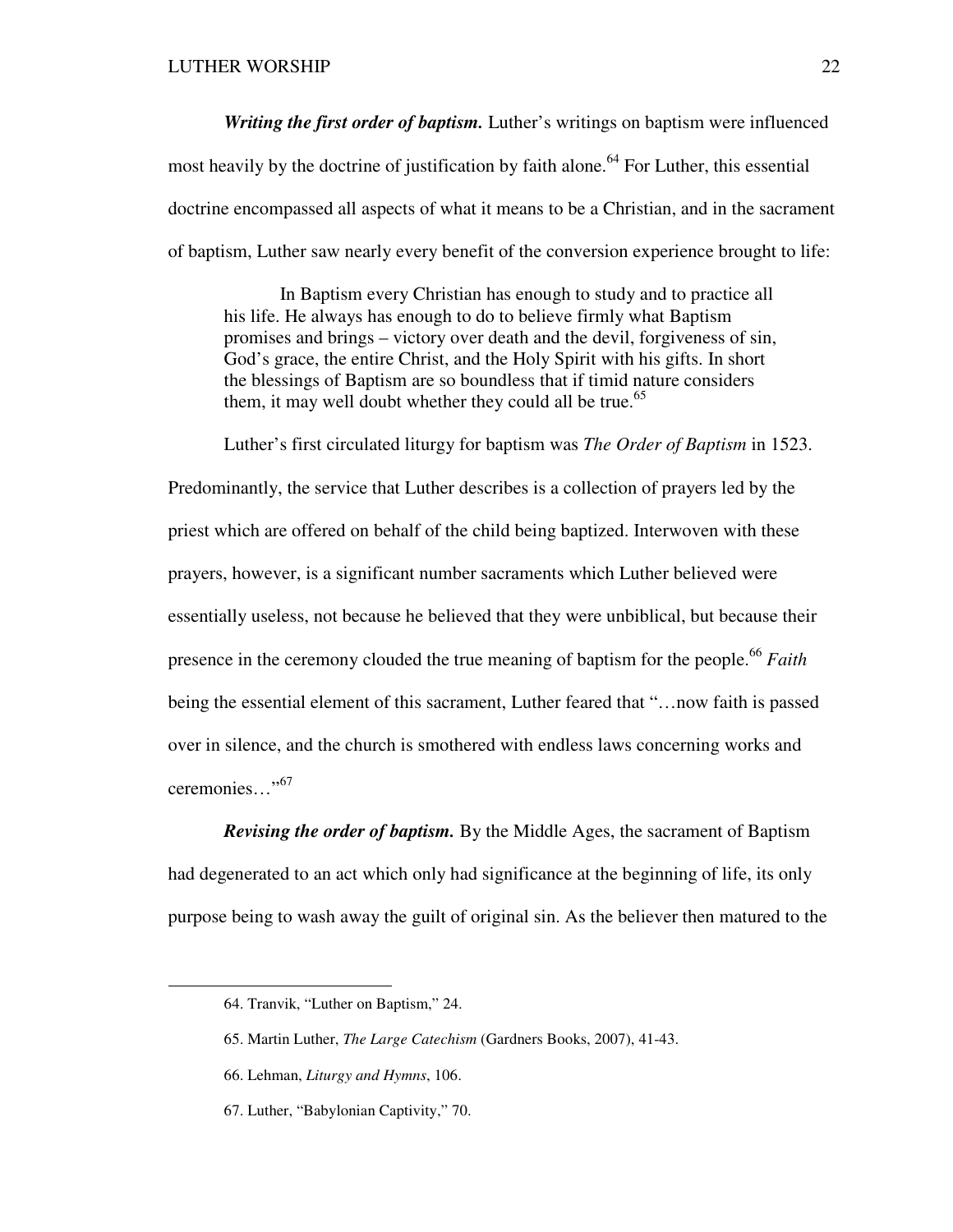age of accountability, penance was required for daily restoration from  $\sin^{68}$  In contrast to this mainstream medieval belief, Luther taught that Baptism was not a mere external rite of passage meant to be performed only once, rather, it was meant to permeate the entire life of the believer.<sup>69</sup>

Although Luther himself desired to cut all of these sacraments from the liturgy early on, he predicted that doing so at that point in time might offend some of the weaker brethren in the church. These sacraments had come from the order of the RCC, after all, and some of these new Lutherans needed more time than others to adjust to the reality of letting go of some of the old traditions and taking on new ones.<sup>70</sup> In his own mind, though, full and complete justification by faith was offered through baptism, and was thus, in a sense, a mighty weapon fit for use in the war against the RCC hierarchy.<sup>71</sup>

Two years after the first version was published, then, the time seemed appropriate to make the revisions that he and his friends had desired for so long. The new liturgy that resulted was *The Order of Baptism Newly Revised.<sup>72</sup>* The *Newly Revised* version of the baptismal order is taken almost entirely from the original order. However, it is about four times shorter in length because most of the external elements have been removed, including the first exorcism (there are two in the original), the giving of the salt, and the lighting of the candle. This order, as well as other writings of Luther which discuss the concept of baptism, take the same, fundamental approach to the sacrament. For this

 $\overline{a}$ 

72. Lehman, *Liturgy and Hymns*, 106.

<sup>68.</sup> Tranvik, "Luther on Baptism," 25.

<sup>69.</sup> Ibid., 24.

<sup>70.</sup> Ibid., 102.

<sup>71.</sup> Ibid., 30.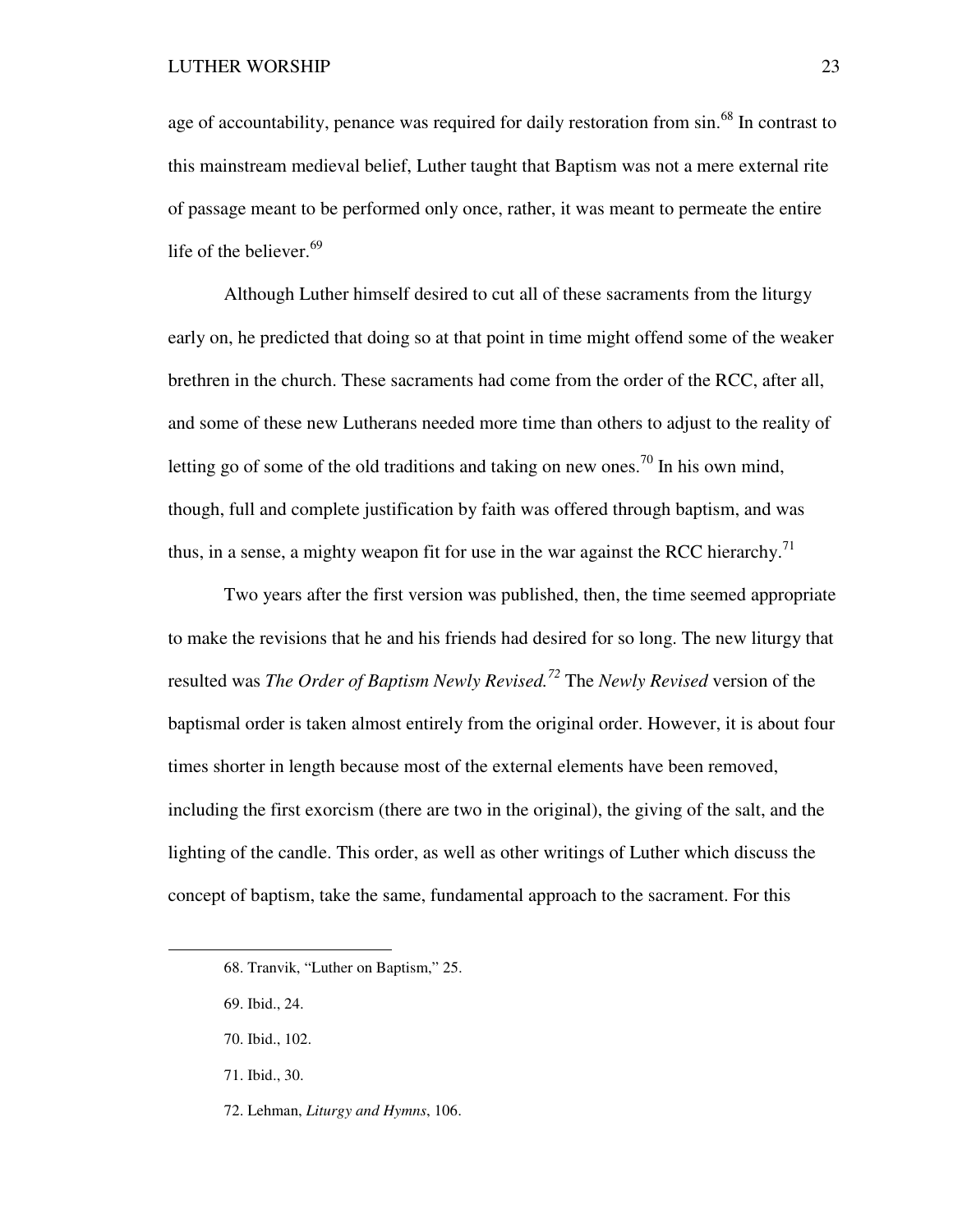reason, it has been said that Luther "single-handedly rescued baptism from obscurity to place it again at the center of Christian life and thought."<sup>73</sup>

# **Making the Word of God Available**

One of Luther's primary concerns throughout the majority of his Christian life was the fact that, since every man is sinful by nature, it is necessary that *all* are given access to the Word of God, not just the clergy. At this point in time the majority of the general population was not able to read or write. Motivated by this truth, Luther made reforms in the worship service for the purpose of making God's Word more easily accessible to the common man. Luther believed that many of the arts could be used to accomplish this task, for "[h]is was a multimedia gospel in a world of organ, printing press, folk song, and illustration."<sup>74</sup> In this way, the music and lyrics of the Reformation served as a teaching tool of Scripture to the masses.<sup>75</sup>

Furthermore, the majority of the people in these congregations were not seasoned Christians. In fact, most of them were not Christians at all. Hoping to see a spectacle, which they would often witness in the public pagan rituals, they would come to Mass with high hopes for entertainment, not the Gospel. As it was in the normal practice of the medieval mass, the priest would *silently* pray the Canon of the Mass. This canon included

<sup>73.</sup> Wengert, *Harvesting Martin Luther's Reflections*, 4-5.

<sup>74.</sup> Ibid., 7.

<sup>75.</sup> Mark S Sooy, *Essays on Martin Luther's Theology of Music* (n.p.: Blue Maroon, 2006), 6.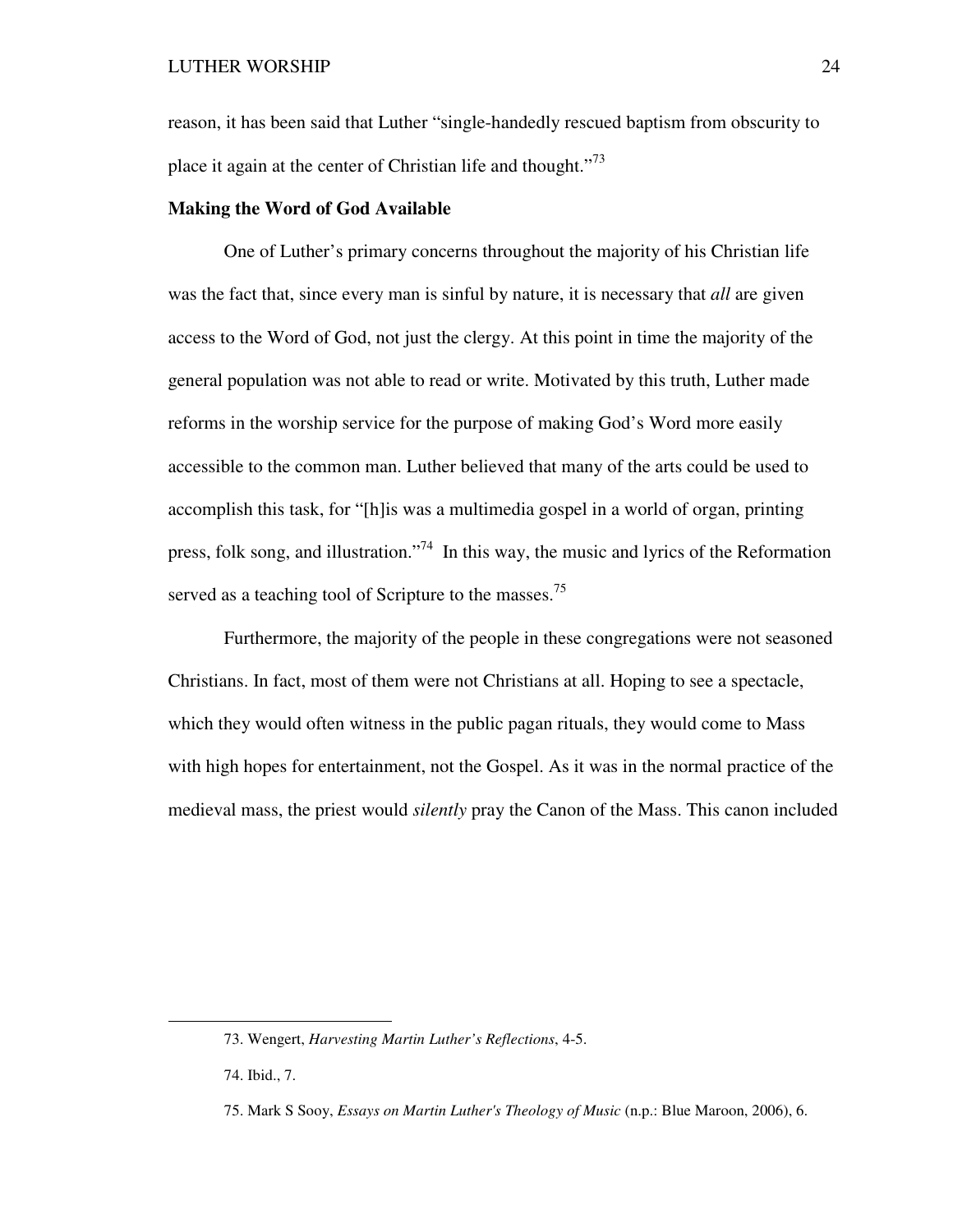nearly every significant sacrament within the church service.<sup>76</sup> Luther feared that if the people were not even able to hear these words, then how could they possibly put their faith in them? For this reason, Luther believed it necessary to preach the Gospel *out loud* and as often as possible. $^{77}$ 

**Liturgies in the common language.** Still, even if the Mass was read aloud, the people would not be able to understand what was being said. For, up until this time, masses were only available in Latin, even though the language of the common people was German.<sup>78</sup> As new Lutheran congregations began to spring up along the countryside, the need for worship liturgies among the widespread congregations grew. Others before Luther had written German liturgies, but in their attempts had simply substituted German words for Latin ones. Within the structure of the existing plainchant, the result was, as Luther put it, something that sounded like "an imitation in the manner of the apes."<sup>79</sup> The fact was that the German *manner* of singing differed from the Latin one. Luther recognized that, in order for the music to be sing-able by the congregations, the musical notation of the songs needed to match the speech rhythm of the German language. $80$ 

77. Luther, "German Mass," 63.

80. Ibid.

-

<sup>76.</sup> Junghans, "Luther on the Reform of Worship," 211. Junghans provides a complete list of the sacraments included in the Canon of the Mass—"...the offering up of the gifts and prayers for the church, prayers for the living, remembrance of the saints, petition for the acceptance of the offered elements, petition for the transubstantiation of the elements, the transubstantiation itself (Words of Institution), remembrance of Christ's work of salvation, petition for the acceptance of the unbloodied sacrifice, petition that we may be united with Christ's sacrifice, remembrance of the dead, petition for communion with the saints, blessing, and praise."

<sup>78.</sup> Ibid., 61, 101. In his "Order of Baptism" Luther expressed the necessity that the baptismal service, in particular, be performed in the German language. Apparently, congregations were not taking this service as seriously as they should have been- the main reason being that the majority of the people present could not understand what was being said in the Latin.

<sup>79.</sup> Lehman, *Liturgy and Hymns*, 54.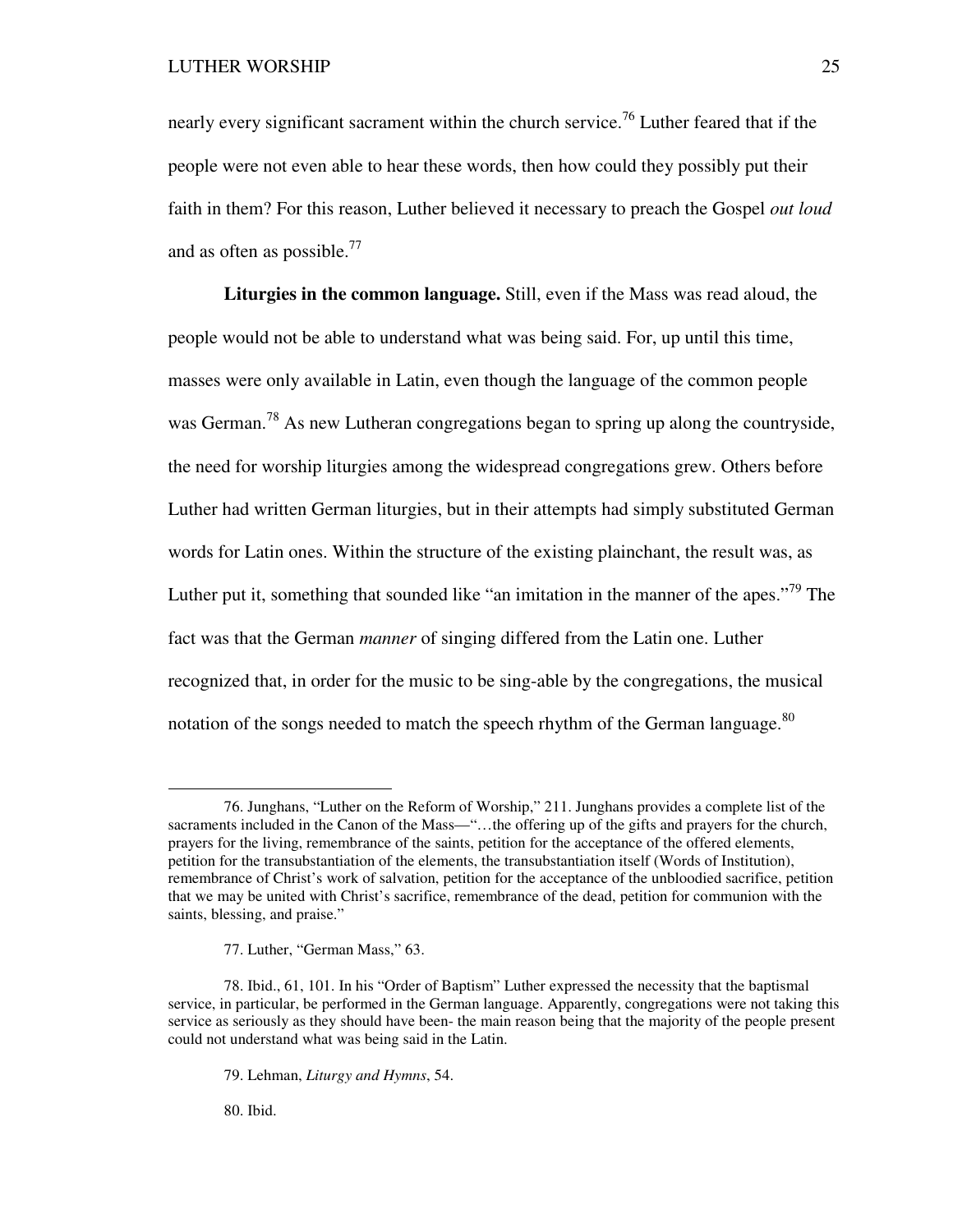**Liturgies for the small Church.** In most of these new, small country churches resources were limited. Understandably, Luther had only previously dealt with the large cathedrals and convent churches which were capable of performing even the most elaborate versions of his Masses. In order to provide for all of the smaller churches Luther formulated an order of worship fit for use in "even the smallest church."<sup>81</sup> The first liturgy of this nature that Luther created was the *German Mass*. Luther avoided making his liturgies too prominent for fear that they might be soon regarded as some kind of universal law. For this reason, his liturgies for "special services" (services written for a specific sacramental practice, which could be used within the larger mass—including baptism, private confession, and marriage) were not universally circulated, but were written as per request by his friends and colleagues.<sup>82</sup>

Another early liturgy of Luther's that applied easily to any kind of church was *A Christian Exhortation to the Livonians Concerning Public Worship and Concord.* In its structure, this order was written as a brief letter from Luther to one small congregation. In it, Luther offered no practical or musical forms of liturgical employment at all, but rather a heartfelt explanation of the theological principles of liturgical reform.<sup>83</sup> In general, Luther's written liturgies expressed a greater devotion to the theology of worship than to its specific form.

<sup>81.</sup> Lehman, *Liturgy and Hymns*, XVI.

<sup>82.</sup> Ibid., 93.

<sup>83.</sup> Ibid., 5.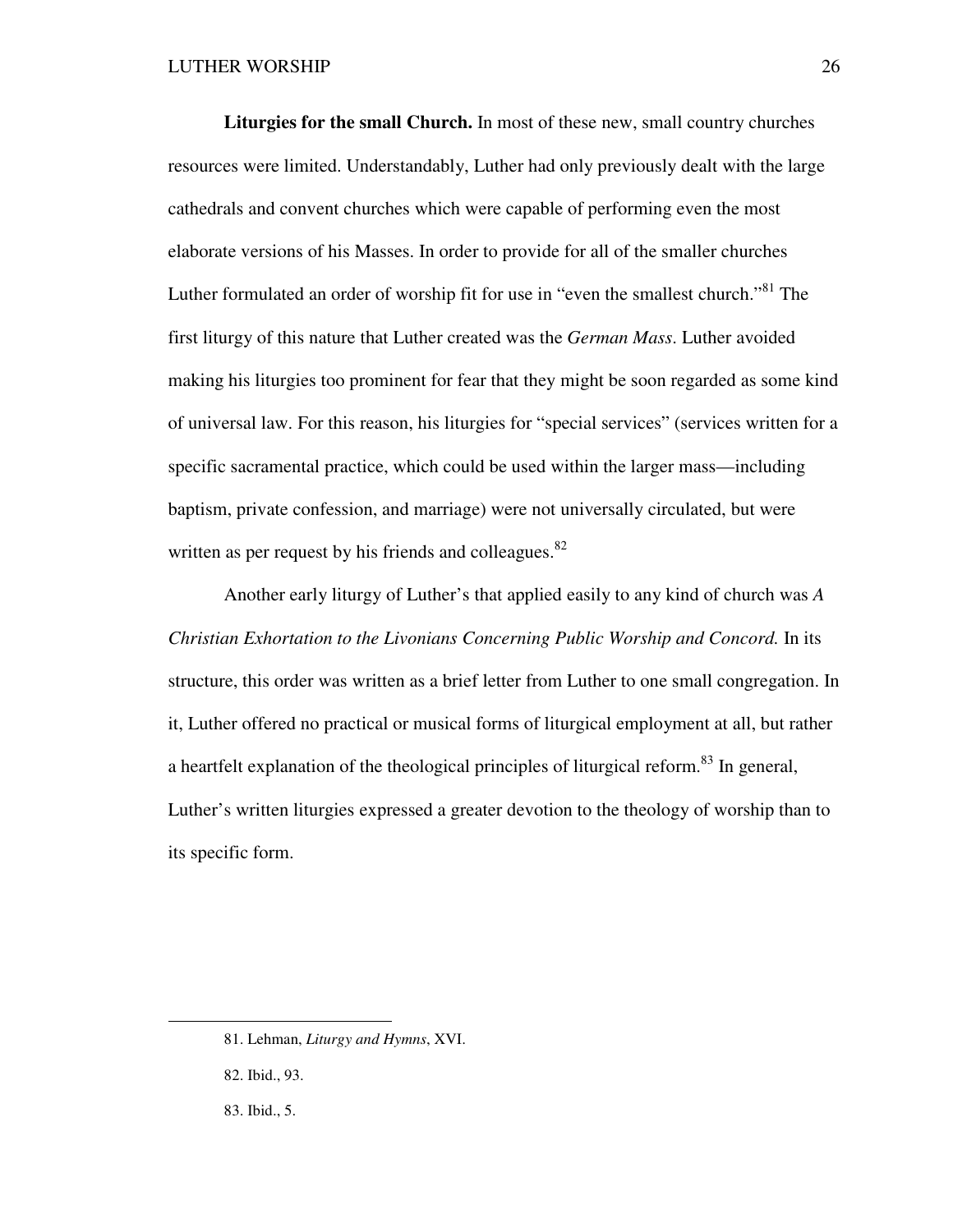# **Making the Word of God Central**

Luther's primary goal during the Reformation was the correct handling and teaching of the Word of God in all its creative forms.<sup>84</sup> The RCC had in many ways turned worship into an abuse of the congregation for the love of their own power.<sup>85</sup> It was Luther's deepest desire to abolish these abuses, for they had become a detriment to the faith of the masses, and also to promote in the new churches the faith and love of the Bible. $86$ 

Like a good doctor who is as careful in protecting and building up the healthy organs in his patient as he is ruthless in removing the diseased, Luther preserved and strengthened every vital feature in the traditional liturgy and deleted all corrupt intrusions.<sup>87</sup>

**Scripture-saturated liturgy.** Luther's prioritization of the Word is directly witnessed in his liturgies, for they are saturated with Scripture. Also, stylistically they are extremely reminiscent of the New Testament Epistles. Furthermore, Luther's understanding of the proper use of church music was heavily influenced by his study of the Psalms. Within its chapters, Luther encountered the worship of Israel, which seemed to center on three main purposes: "(1) the praise of God, (2) an offering of the congregation, and (3) Christian education of humanity.<sup> $38$ </sup> Luther sought to fulfill these purposes in the church of the Reformation.

<sup>84</sup>. Martin Luther, "Concerning the Order of Public Worship," in *Luther's Works* 53, trans. Paul Strodach (Philadephia: Fortress Press, 1959), 4.

<sup>85.</sup> Ibid., 1.

<sup>86.</sup> Luther, "German Mass," 90.

<sup>87.</sup> Lehman, *Liturgy and Hymns*, XVI.

<sup>88.</sup> Sooy, *Luther's Theology of Music*, 7.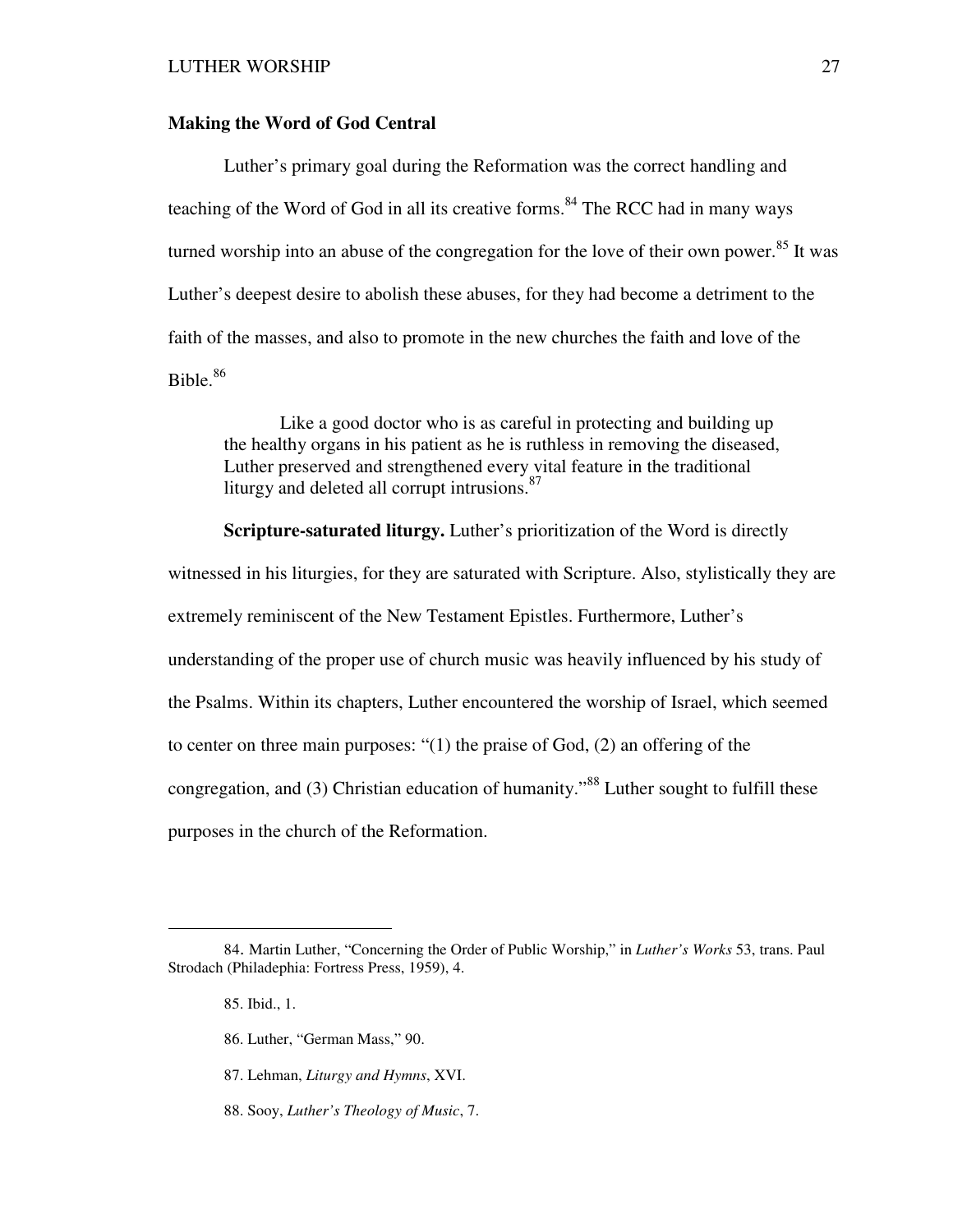**Core doctrines in the catechisms.** Another set of teaching tools that Luther provided for churches were the Small and Large Catechisms. The catechisms were written as clear and concise presentations of the essence of Christian belief. Their purpose was to instruct those who desired to be Christians "in what they should believe, know, do, and leave undone, according to the Christian faith."

According to Luther, the whole of what is contained in the catechism can be summed up in three parts: the Ten Commandments, the Apostle's Creed, and the Lord's Prayer.<sup>89</sup> Luther believed that these three parts must be read aloud to the congregation, over and over, that they might remember the truths contained in them. Furthermore, the people were to take this practice into their own homes, reading them aloud to their children and servants, and to keep each other accountable in knowing all of these truths. To be sure, it was not a rote memorization of these things that Luther called for, but a true and deep understanding of them that would come from both speaking and hearing the Word of God.<sup>90</sup>

# **The Rebirth of Congregational Song**

During the period of the Reformation, hymnal printings far surpassed printings of the German Bible. In this way, hymns were one of the primary sources of making the Word of God available to the church laity, as well as the poor and illiterate masses.<sup>91</sup> On a personal level, Luther found a great deal of comfort in music. Luther did indeed have many supporters, but for a revolutionary (a public status that is inherently divisive), it

<sup>89.</sup> Luther, "German Mass," 64. What is modernly known as "The Lord's Prayer" was known in Luther's day as the "Our Father."

<sup>90.</sup> Luther, "German Mass," 64-65.

<sup>91.</sup> Christopher Boyd Brown, *Singing the Gospel: Luther Hymns and the Success of the Reformation* (Cambridge: Harvard University Press, 2005), 15.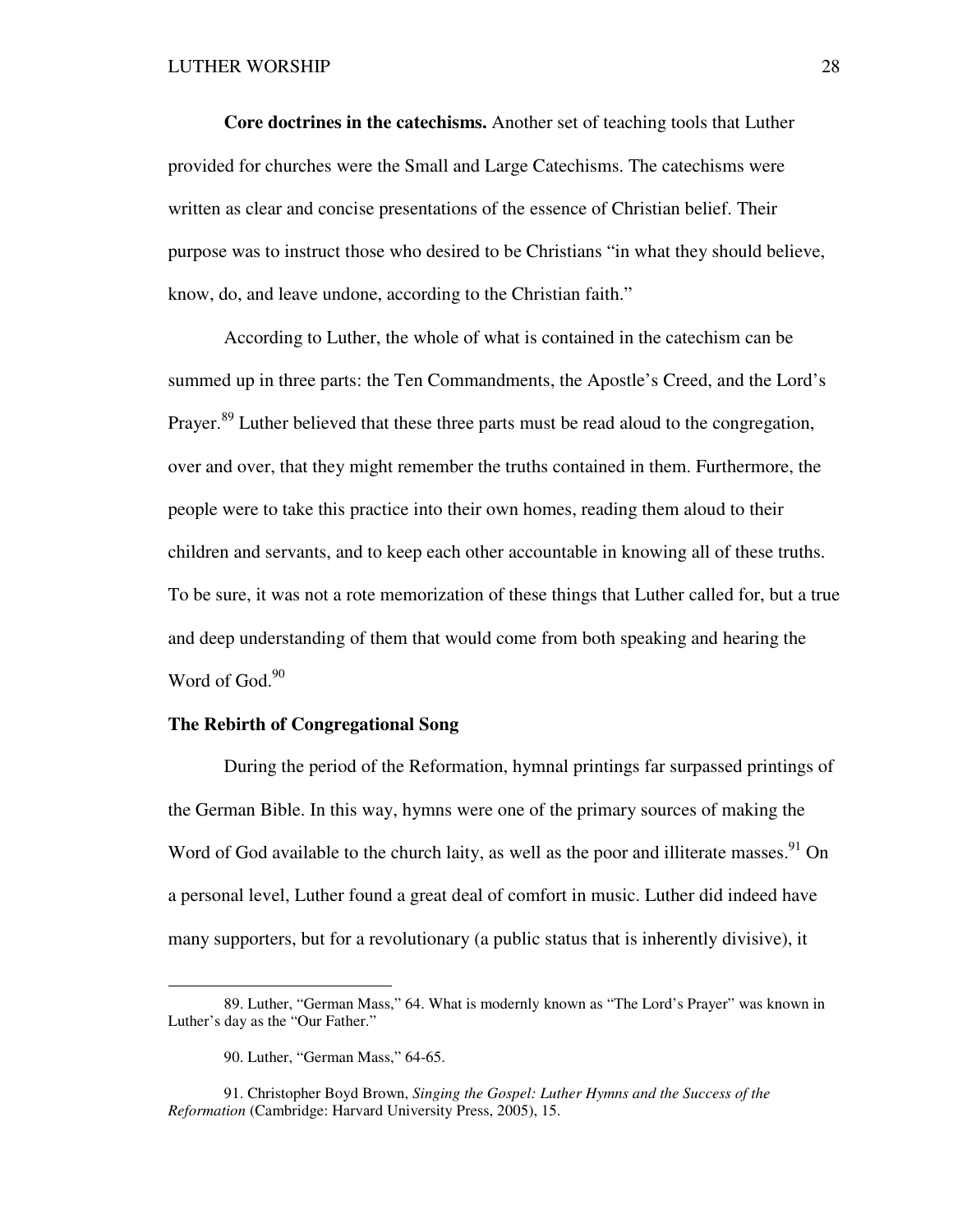LUTHER WORSHIP 29

was natural that Luther would have many enemies as well. In response to his earthly troubles, Luther said in 1530, "I hope my life is nearly at an end, for the world hates me and I am sick of it…so I keep humming this canticle.<sup>"92</sup> In this way, Luther found *security* in the *order* of music. Of this security, Brian Horne poetically divulges:

For Luther the entirely non-figurative, non-representational, nonverbal world of sound in which every note and rhythm finds its proper place in the whole, and is indispensable to the whole, was not only a sign of the possibility of order, but was an actual achievement of that order, a sure indication of the stability of God in a shifting and unstable world.<sup>93</sup>

Having such a deep passion and gratefulness for music himself, it seemed unfair that the people in church were given such little opportunity to participate in it themselves. Luther strongly believed that music was a gift from God and that it should be regarded as the second-most important element of the worship service:  $94$ 

I would certainly like to praise music with all my heart as the excellent gift of God which it is and to commend it to everyone. But I am so overwhelmed by the diversity and magnitude of its virtue and benefits that I can find neither beginning nor end or method for my discourse. As much as I want to commend it, my praise is bound to be wanting and inadequate.<sup>95</sup>

**Worship in the public sphere.** The common worship service of the Middle Ages

was performed primarily by the priest, for it was believed that he was the only person

who had divine authority, and thus only his offerings would be acceptable to God. Choral

singing was occasionally allowed, but the orchestration of these songs was so ornate that

<sup>92.</sup> Brian L Horne, "A Civitas of Sound: On Luther and Music," *Theology* (January 1985): 27.

<sup>93.</sup> Ibid.

<sup>94.</sup> Sooy, *Luther's Theology of Music*, 6. The *most* important element of the worship service was the preaching of the Word.

<sup>95.</sup> Martin Luther, "Preface to Georg Rhau's *Symphoniae iucundae*," in *Luther's Works* 53, trans. Ulrich S. Leupold (Philadelphia: Fortress Press, 1538), 322.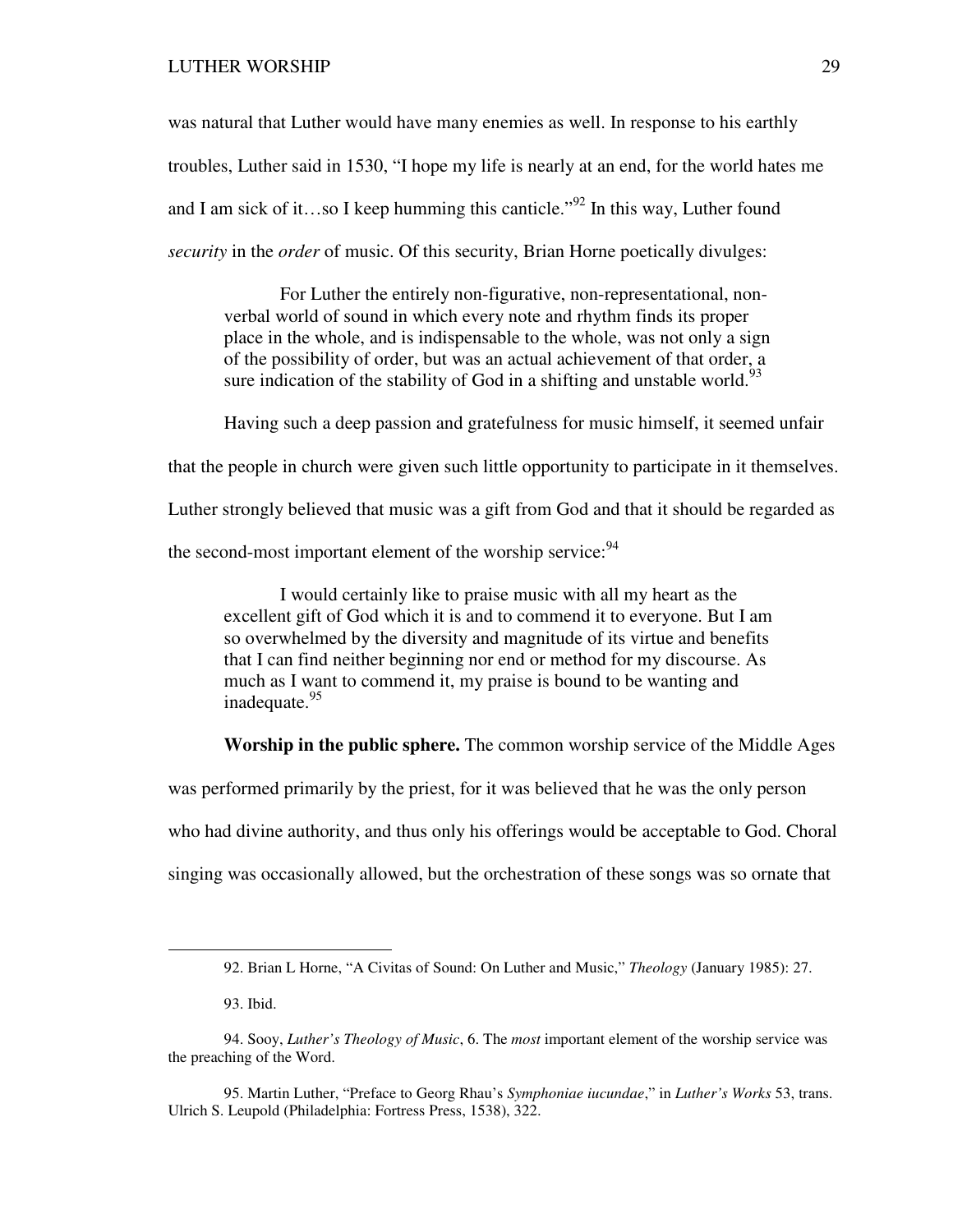the congregation was not allowed (or able) to participate in them.<sup>96</sup> As such, the church was in desperate need of music appropriate for congregational use. There is evidence that Luther recognized this need early on, for he addresses it in one of his first liturgies (i.e. his letter to the Church at Wittenberg in 1523). At the same time, he soon recognized that the number of qualified poets and musicians needed to produce such a product was lacking. Luther set to work on this immediately, and within a year, Luther and his cohorts had created a substantial repertoire. The liturgies were warmly received by the congregations, and soon spread like wildfire throughout Germany.<sup>97</sup> Furthermore, as Luther's hymns spread, so did the Gospel message. In the northern German city of Magdeburg, for example, there is evidence that the very first reports of Evangelical teaching were received through Luther's hymns during the 1520s.<sup>98</sup> In every sense of the word, Luther's hymns were "liturgical"—that is, they were deeply embedded into the church service order.<sup>99</sup> In fact, one of Luther's worship services included song from beginning to end, in which both the duties of priest and the responses of the congregation were set to music. $100$ 

*Inspired by the creation account.* Although some scholars seem to overlook this fact, one place from which Luther drew very deep inspiration was the doctrine of creation. As Luther recognized in himself the capacity for creativity in the arts, he reflected on the Creator Himself and examined the connection between these two

97. Ibid.

- 98. Brown, *Singing the Gospel,* 9.
- 99. Lehman, *Liturgy and Hymns*, XVI.
- 100. Junghans, "Luther on the Reform of Worship", 220.

<sup>96.</sup> Junghans, "Luther on the Reform of Worship", 220.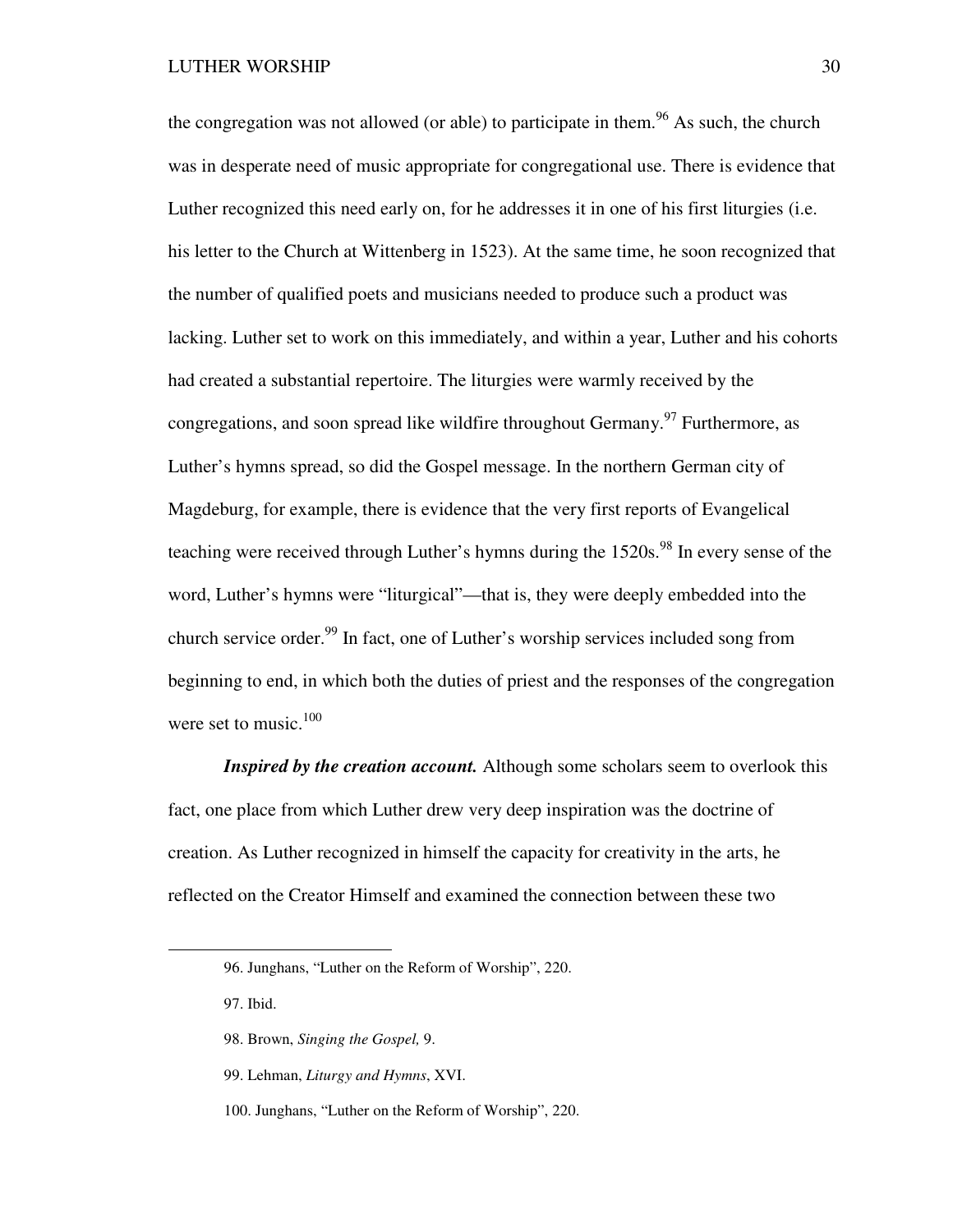## LUTHER WORSHIP 31

realities.<sup>101</sup> In his exegesis of the book of Genesis, Luther looked at the creation story and what stuck out most to him was the concept of *order*. God's establishment of order was first and foremost in the process of creation, and consequently it was man's subversion of this order which led to the most dramatic shift from order to chaos of all time: the Fall.<sup>102</sup>

*Influenced by scholasticism.* This theme of order was also a significant element of medieval scholasticism. Luther received his education during this era of thought and there is much evidence that he was strongly influenced by the writings of both Thomas Aquinas and St. Augustine.<sup>103</sup> Augustine's influences on Luther's understanding of order come from Augustine's *The Nature of Good*, in which he proposes the divine goodness of order. Luther adopted this as the basis of his theology as he examined the creation story of Genesis.<sup>104</sup>

As Aquinas and the other scholastics of the middle period believed it, order was relevant to the common man in how it applied to his virtues. Essentially, when man received from God redeeming grace and faith, man's reason would be redeemed in the process, and from that point on man would be free to practice theology without vanity. In this way, reason and faith were of equal importance.<sup>105</sup>

Parallel to the balance of these elements was Luther's struggle in finding the balance between *law* and *Gospel*. <sup>106</sup> Although Luther was strongly influenced by the

- 103. Hendrix, "Luther," 41-42.
- 104. Sooy, *Luther's Theology of Music*, 22-23.
- 105. Ibid., 22.

-

106. Ibid., 20.

<sup>101.</sup> Sooy, *Luther's Theology of Music*, 15.

<sup>102.</sup> Horne, *On Luther and Music*, 27.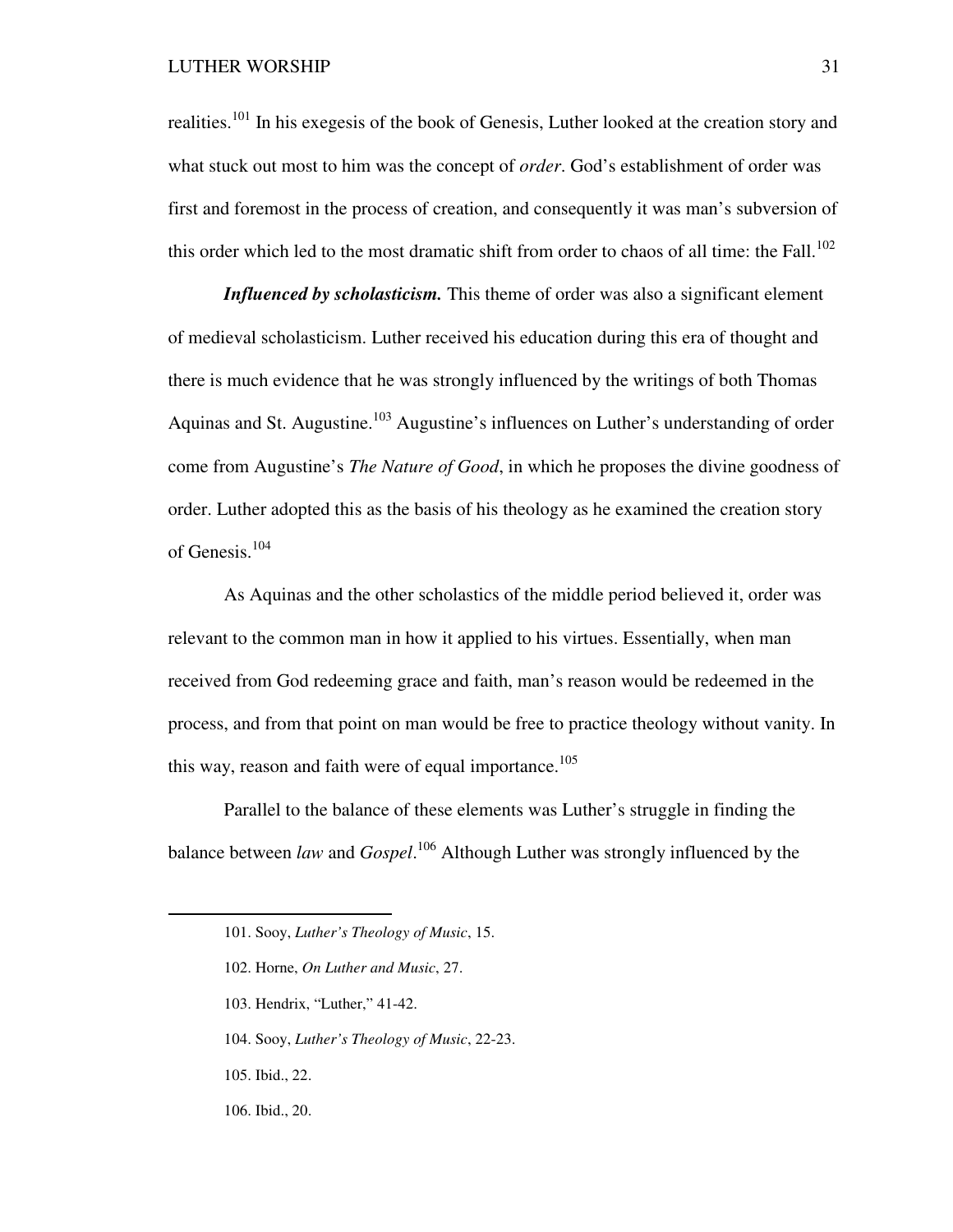balance that Aquinas proposed, to Luther the Gospel (or *faith* as Luther equated the two terms) was exceedingly important and essentially superior for the workings of the Christian life.<sup>107</sup> Furthermore, faith, when contrasted with the Law, represented the freedom that the Christian has in living his life, because he is no longer bound to performing all the duties of the Law.

*Freedom of musical expression.* This idea of the balance of *order* and *freedom* in the span of God's creation had a great impact on many of Luther's beliefs and practices, but none was more impacted than his music.<sup>108</sup> Just as Aquinas had allowed for the redemption of reason within the sphere of Christian thought, Luther allowed for the redemption of artistic freedom in the writing of new liturgies or additions to his own circulated writings.<sup>109</sup>

This freedom that Luther allowed extended even further than this to the allowance of popular secular melodies, known as *contrafacta*, to be used within church music.<sup>110</sup> Furthermore, an attempt at being more like Luther has caused some individuals in the modern Lutheran Church to push for a return to more ancient forms of liturgical worship. As it has been shown, this way of thinking "was as foreign to Luther as to the Romanist theologians of his day."<sup>111</sup> In reality, Luther's attitude about what was required of music in order for it to be usable by the church was that, if Scripture did not expressly forbid it,

 $\overline{a}$ 

109. Paul Henry Lang, *Music in Western Civilization* (New York: W.W. Norton & Co., 1941), 208.

111. Lehman, *Liturgy and Hymns*, XIV-XV. Interestingly enough, this whole concept, that there is an inherent nobleness in the ancient rituals, comes from the influence of nineteenth-century Romanticism.

<sup>107.</sup> Sooy, *Luther's Theology of Music*, 25.

<sup>108.</sup> Ibid., 30.

<sup>110.</sup> Charles Garside, *The Origin's of Calvin's Theology of Music: 1536-1543* (Philadelphia: American Philosophical Society, 1979), 19.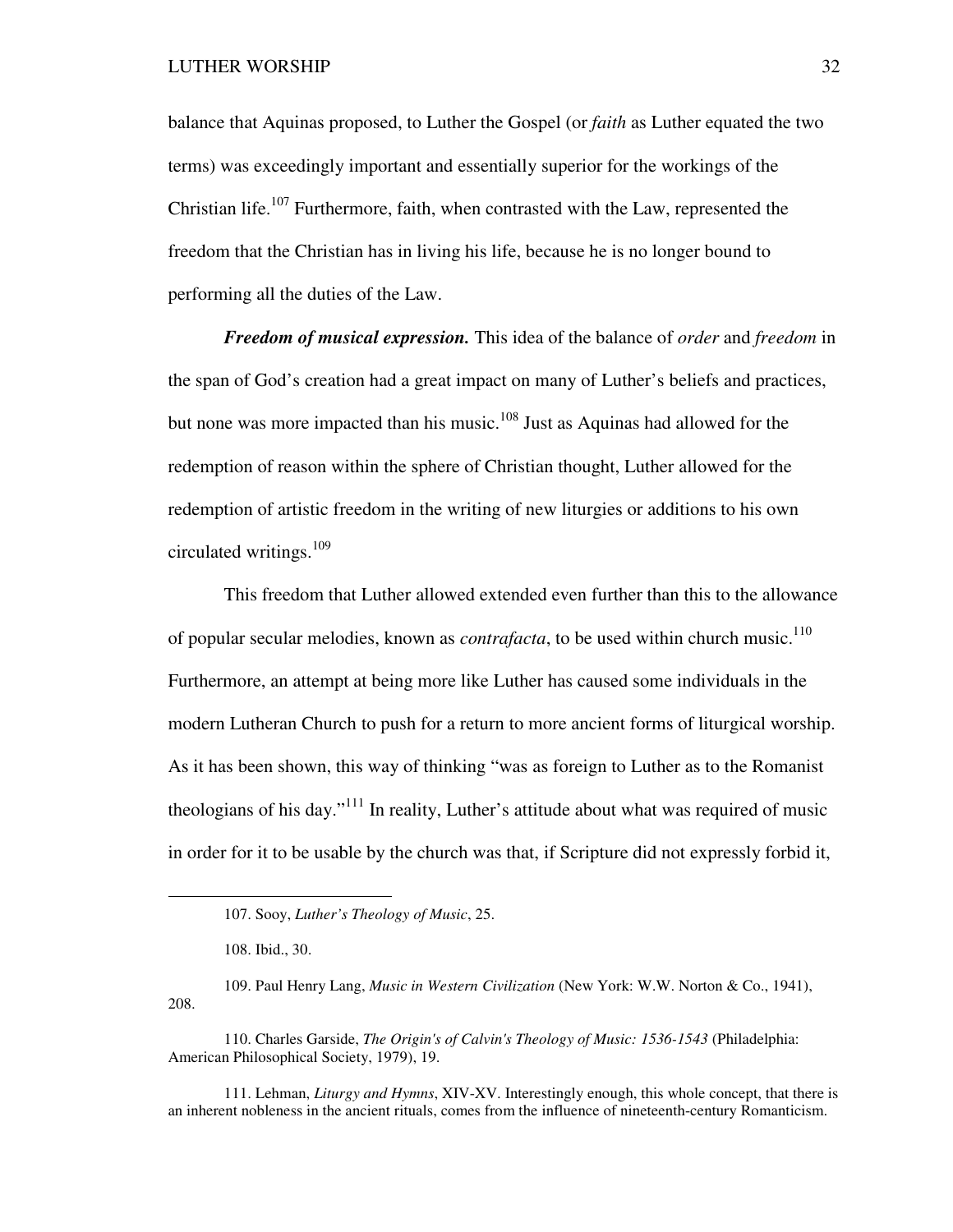then it was either acceptable or redeemable.<sup>112</sup> Still, the idea that some music was "redeemable" was not a concept that Luther took lightly. Though accepting, he was not flippant about what should or should not be used in the church. He said, "An order is an external thing. No matter how good it is, it can be abused. Then it is no longer an order, but a disorder."<sup>113</sup> Thus, Luther recognized that any kind of order could potentially be abused. For this reason, Luther was open to the use of secular music, but advised the use of caution in doing so.

**Luther's influence on the development of music.** Martin Luther is considered by some to be the "father of Protestant Hymnody."<sup>114</sup> In all, Luther wrote about 40 hymns.<sup>115</sup> What many fans of Luther do not know is that he was not only a writer of hymns, but also of chants. While his hymns became renowned throughout the world, most of his chants did not create much of a stir outside Germany's own borders. Although the difference between hymnody and chant was small in Luther's day, it became evident that while Luther's chants would soon fade in importance while his hymns would carry on and help to usher in a new form of music in the church.<sup>116</sup>

There were two kinds of musical notation in Luther's day: (1) chorale and (2) mensural. Chorale notation was used for plain-chant melodies; the primary distinction between notes was *long* and *short*. Mensural notation, an observable fore-runner to

 $\overline{a}$ 

115. Brown, *Singing the Gospel*, 7. In his footnotes, Brown explains that this number differs among various sources because of (1) disputes about authorship and (2) disputes about which of Luther's musical compositions should be considered a "hymn."

116. Lehman, *Liturgy and Hymns*, 149. In Luther's day the musical structure of hymns and chants was much more similar than it is today. In fact, several of the commonly used melodies of the day such as the Gloria in Excelsis, the Sanctus, the Agnus Dei, or the *Te Deum* could have been classified as either.

<sup>112.</sup> Sooy, *Luther's Theology of Music*, 17.

<sup>113.</sup> Luther, "German Mass," 90.

<sup>114.</sup> Sooy, *Luther's Theology of Music*, 11.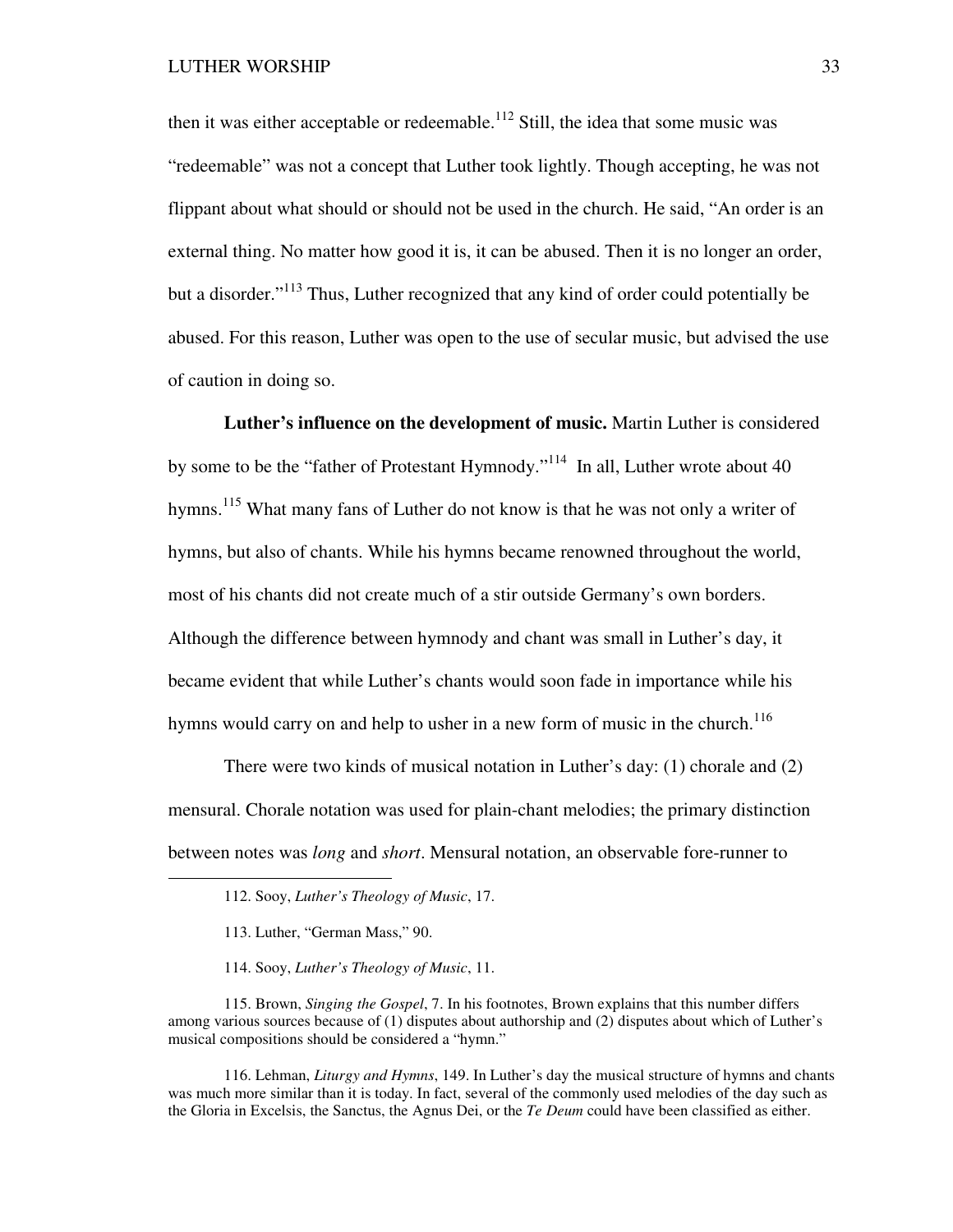modern notation, successfully measured note values, but left out the distinctive bar.<sup>117</sup> Although Luther paid close attention to the proper use of musical forms, his methodology was flexible for the sake of showcasing the text.  $118$ 

Most famous among his hymns is "A Mighty Fortress is Our God." Upon moderate observation, it becomes clear that this song comes almost directly from Psalm 46. In his analysis of Luther's famous hymn, Sooy points out several key theological emphases that should be recognized in order to understand Luther's thought processes in writing this hymn. The first emphasis is (not surprisingly) God's power and majesty, the second emphasis is the Lordship of Christ, the third emphasis is the weakness of man, the fourth is the reality of evil forces (namely, Satan) in the world, and the fifth is a careful acknowledgment of each member of the Trinity.<sup>119</sup>

It was essential to Luther that correct doctrine and theology be at the center of every part of Christian worship because this in itself was the true praise of God. And for Luther, the true praise of God in *music* required the practice of solid musicianship. For these reasons, Luther sought to hold the *form* and *content* of the music in perfect balance. Luther devoted all of his energy to achieving this, and in doing so he created a collection of hymns that have remained valuable to the church today.<sup>120</sup>

## **Conclusions**

Martin Luther's legacy holds great significance, for it demonstrates a fact which potentially provides an important element in understanding the big picture of who Luther

<u>.</u>

<sup>117.</sup> Lehman, *Liturgy and Hymns*, XIX.

<sup>118.</sup> Ibid., 58.

<sup>119.</sup> Sooy, *Luther's Theology of Music*, 13.

<sup>120.</sup> Kleinig, *Liturgies to Wilhelm Lohe*, 126.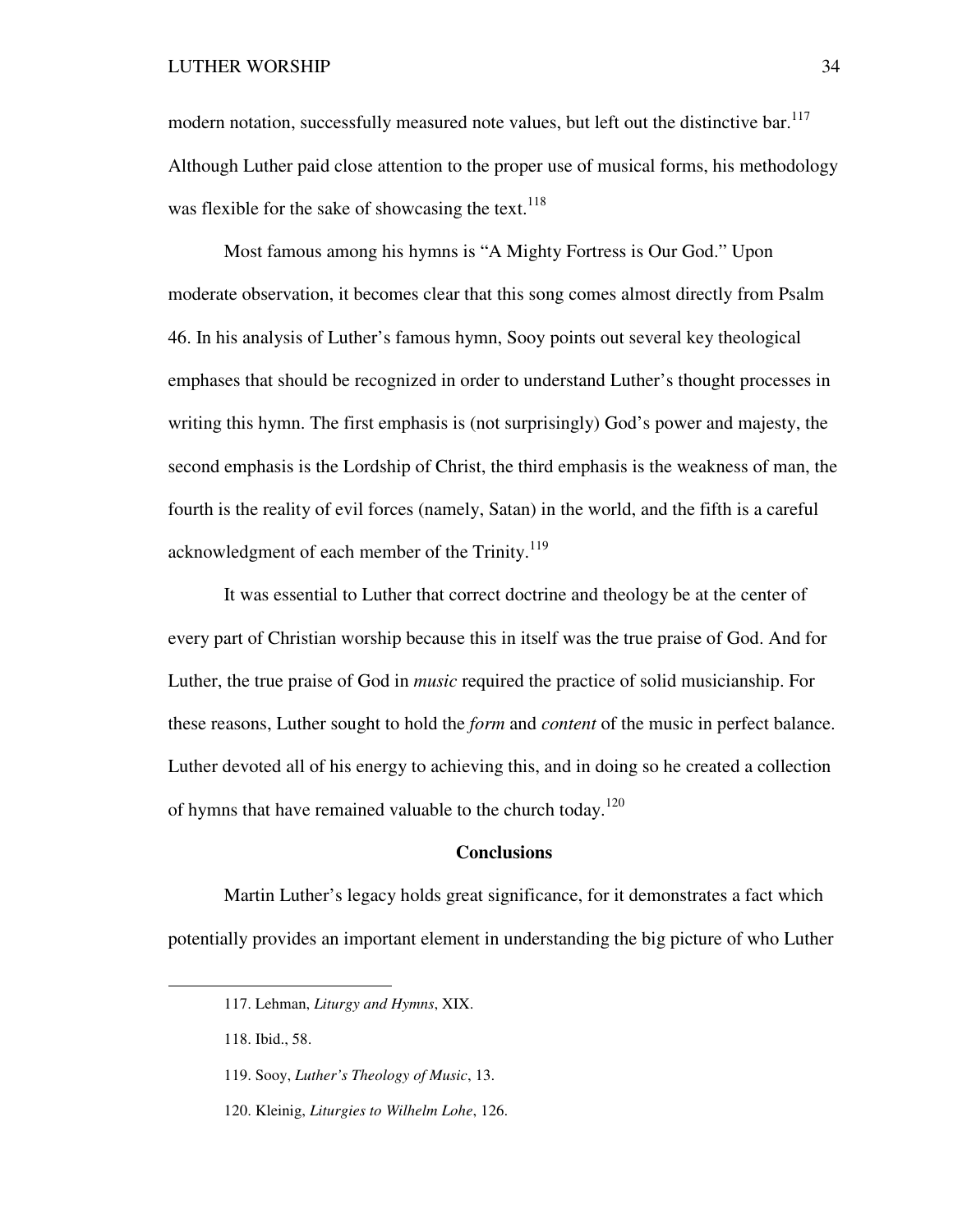was and exactly what he stood for. Luther was a true pioneer for a scriptural understanding of the workings of the Christian worship service,  $121$  and the deep conviction he felt about his beliefs was evident, for he took great caution and care in his approach to causing change.

In this way, it is most certainly true that, "All who…want to understand Luther must not limit themselves merely to his dogmatic pronouncements but must…consider his actual behavior."<sup>122</sup> History has shown that Luther's behavior and actions sparked great and incalculable change in the world. Even more noteworthy is the fact that, in setting out to accomplish the change he saw necessary, Luther succeeded in laying a foundation of respect, biblical scholasticism, and a high regard for musicianship that every aspiring worship leader could potentially build their ministry upon. The Lutheran Church today has certainly recognized this, and perhaps that is why Luther's liturgical writings are still considered to be a fundamental part of their doctrine.<sup>123</sup> Indeed, "whoever wrestles with the question of worship in Luther's thought is also shaping the prerequisites for a better understanding and deeper experience of evangelical Lutheran worship" as it exists today.<sup>124</sup> Regardless of whether or not one agrees with every part of Luther's theology, it is evident that Luther desired, above all, to bring glory to God through his purposes in the Reformation.

<sup>121.</sup> Luther, "German Mass," 64. Many are unaware of the fact that although he was contentedly confined to the liturgical practices that were appropriate in his own time and culture, Luther proposed a radically different kind of worship service. For those who possessed a deep desire to grow in their faith, Luther advocated something similar to the house churches of the New Testament. Since this group did not need to cater to the masses, it could function on a much more intimate level.

<sup>122.</sup> Junghans, "Luther on the Reform of Worship", 215.

<sup>123.</sup> Lehman, *Liturgy and Hymns*, XIII.

<sup>124.</sup> Junghans, "Luther on the Reform of Worship," 207.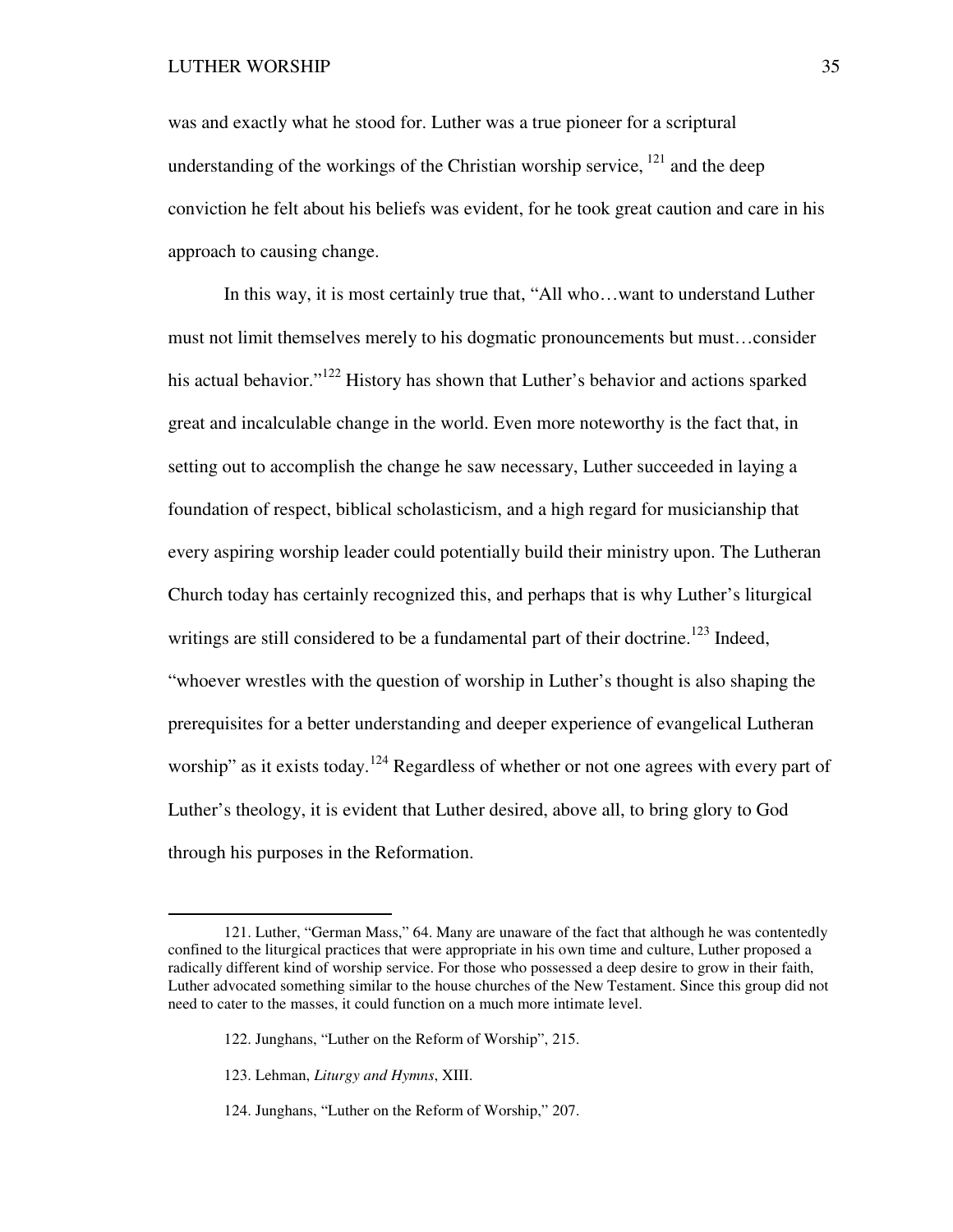# **Bibliography**

- Brown, Christopher Boyd. *Singing the Gospel: Luther Hymns and the Success of the Reformation*. Cambridge: Harvard University Press, 2005.
- Garside, Charles. *The Origin's of Calvin's Theology of Music: 1536-1543*. Philadelphia: American Philosophical Society, 1979.
- Hendrix, Scott. "Luther," In *The Cambridge Companion to Reformation Theology*, edited by David Bagchi and David C. Steinmetz, 39-56. New York: Cambridge University Press, 2004.
- Horne, Brian L. "A Civitas of Sound: On Luther and Music." *Theology* (January 1985): 21-28.
- Junghans, Helmar. "Luther on the Reform of Worship." In *Harvesting Martin Luther's Reflections on Theology, Ethics, and the Church*, edited by Timothy J. Wengert, 207-225. Grand Rapids: W.B. Eerdmans, 2004.
- Kleinig, Vernon P. "Lutheran Liturgies from Martin Luther to Wilhelm Lohe." *Concordia Theological Quarterly* 62, no. 2 (April 1998): 125-144.

Lang, Paul Henry. *Music in Western Civilization*. New York: W.W. Norton & Co., 1941.

- Lehmann, Helmut T., and Ulrich S. Leupold. *Luther's Works: Liturgy and Hymns Volume 53*. Philadelphia: Fortress Press, 1965.
- Lueker, Erwin L., Luther Poellot, and Paul Jackson, eds. *Christian Cyclopedia*. 3rd ed. St. Louis: Concordia Publishing House, 2000. http://www.lcms.org/ca/www/cyclopedia/02/display.asp?t1=i&word=INSTITUTI ON.WORDSOF (accessed April 8, 2010).

————. *Christian Cyclopedia*. 3rd ed. St. Louis: Concordia Publishing House, 2000.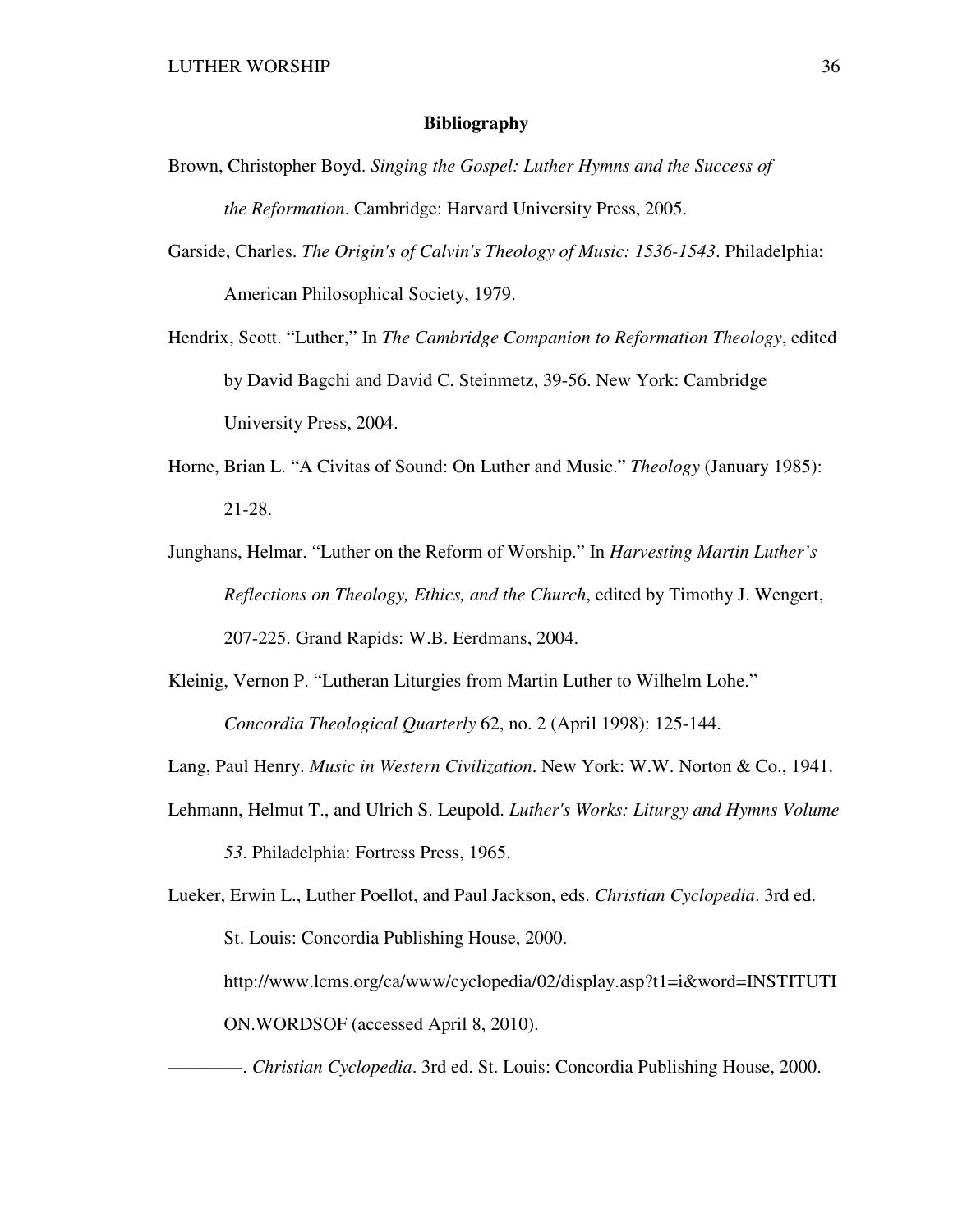http://www.lcms.org/ca/www/cyclopedia/02/display.asp?t1=g&word=GRACE.M EANSOF (accessed April 8, 2010).

- Luther, Martin. "The Babylonian Captivity of the Church," In *Luther's Works* 36, edited by Abdel Ross Wentz, 11-126. Philadelphia: Fortress Press, 1959.
- ————. "A Christian Exhortation to the Livonians Concerning Public Worship and Concord." In *Luther's Works* 53, translated by Paul Strodach, 45-50. Philadelphia: Fortress Press, 1965.
	- ————. "Concerning the Order of Public Worship." In *Luther's Works* 53, translated by Paul Strodach, 11-14. Philadelphia: Fortress Press, 1965.
		- ————. "Confession Concerning Christ's Supper." In *Luther's Works* 37, edited by Robert H. Fischer, and Helmut T. Lehmann, 161-372. Philadelphia: Fortress Press, 1961.
		- ————. "The German Mass and Order of Service." In *Luther's Works* 53, translated by Paul Strodach, 61-90. Philadelphia: Fortress Press, 1965.

————. *The Large Catechism*. Gardners Books, 2007.

- ————. "The Order of Baptism." In *Luther's Works* 53*,* Rev. ed. Translated by Paul Strodach, 96-104. Philadelphia: Fortress Press, 1965.
- ————. "An Order of Mass and Communion for the Church at Wittenberg." In

*Luther's Works* 53, translated by Paul Strodach, 19-40. Philadelphia: Fortress Press, 1965.

————. "Preface to Georg Rhau's *Symphoniae iucundae*." In *Luther's Works* 53, translated by Ulrich S. Leupold, 321-324. Philadelphia: Fortress Press, 1965. ————. *The Smalcald Articles*. Champaign, Ill: Project Gutenberg, 1990s.